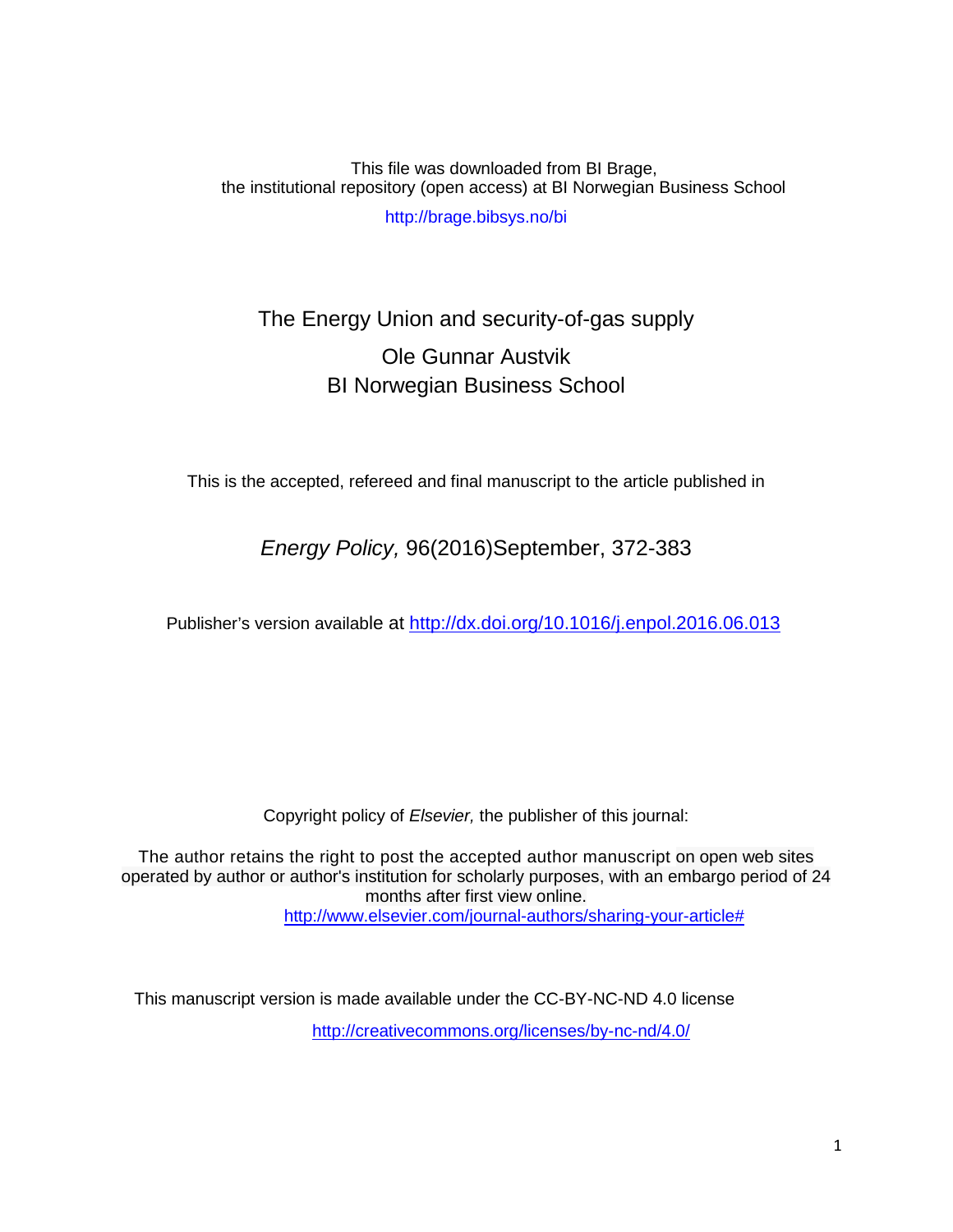### JOURNAL ARTICLE IN "ENERGY POLICY" SUMMER 2016

Date printout: Thursday, November 17, 2016 kl. 11:06:35 Word count without summary, references & footnotes. 8.288

# Ole Gunnar Austvik:

# The Energy Union and Security-of-Gas Supply

#### **Summary**

This paper discusses and contrasts the proposals for an Energy Union in the European Union and its impact on security-of-gas-supply. Based on an examination of historical East-West gas trade and by revisiting energy security concepts, the paper analyzes how problems with dependency on energy imports can be reduced. The paper discusses how the positions of Central and Eastern European countries (CEEC), where security challenges are especially evident, and the positions of countries in Western Europe, where they are less acute, interact and conflicts in making a common energy security policy as part of the Energy Union. The paper argues that the mainly confederative structure of the EU, and diverging national situations, make it difficult to unify positions into an effective common energy policy. However, with the CEEC in the EU, the EU is also changing, and an increased focus on energy security may be accepted. Extended interconnectedness within and to the CEEC appears to be the central issue that would mitigate, albeit not solve, contemporary security-of-gas-supply problems. As it would also bring the internal energy market closer to reality, it could in addition help the Energy Union to become a unifying project merging the interests in the East and the West despite their different security-of-gas supply concerns with Russian gas.

**Keywords:** Energy Union, Natural Gas, Russia, Gazprom, Energy Security

#### **Acknowledgements:**

This paper was written as Senior Fellow at John F. Kennedy School of Government at Harvard University. Thanks to Devjani Roy for comments to and proofreading earlier versions of the manuscript, to Yasir Gokce for checking references, and to Jakub Godzimirski, Paulina Landry, Carolina Lembo, and Zuzanna Novak. Thanks to the editor and anonymous referees for comments to the final text. Any errors that remain are my sole responsibility.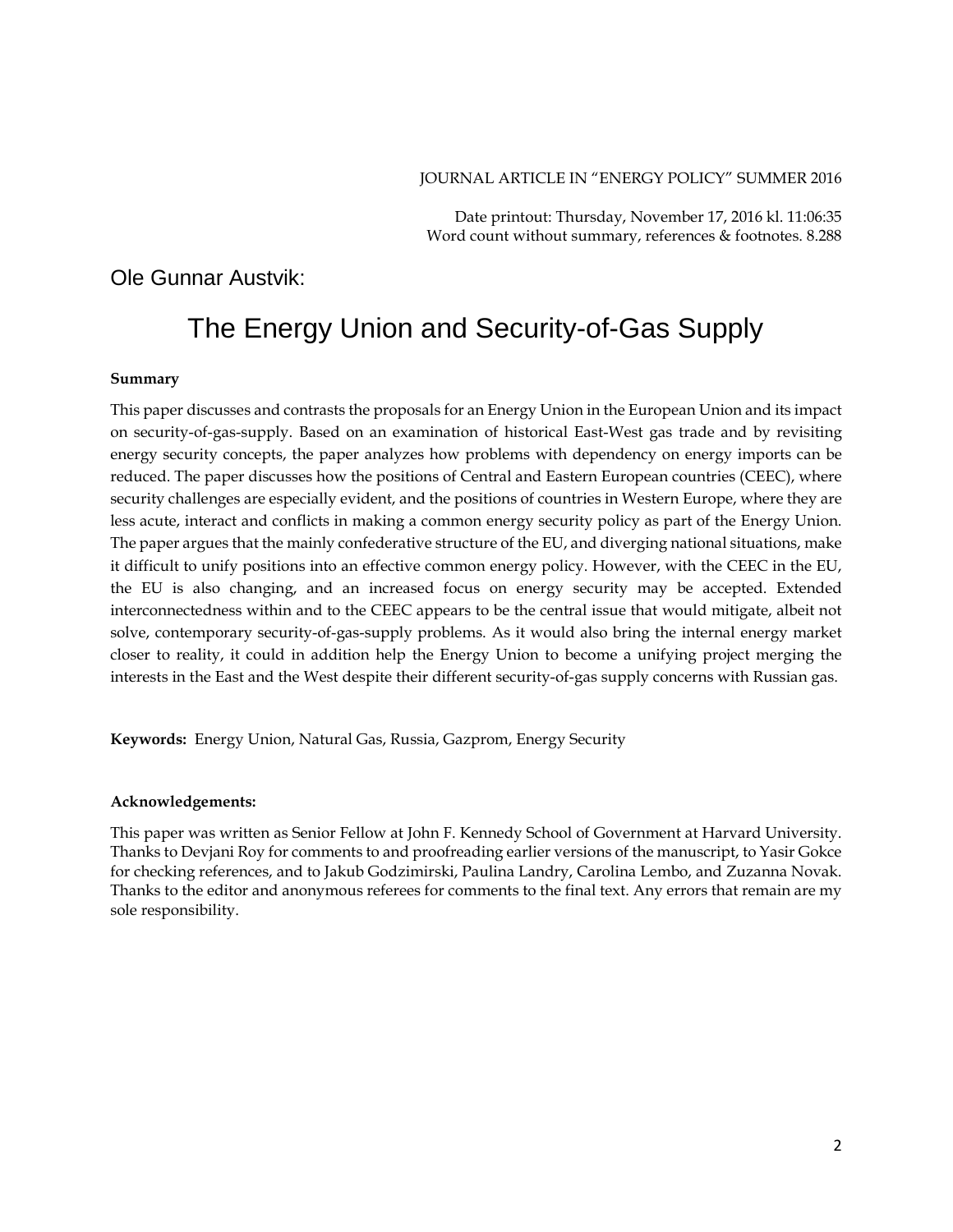# **Introduction**

 $\overline{a}$ 

In April 2014, Poland's former Prime Minister Donald Tusk, now EU President, proposed the creation of an *Energy Union* to strengthen policy and expand goals and measures to meet security-of-gas supply concerns. The Ukrainian crises had again brought focus on European Union (EU) dependence on Russian gas and Gazprom. Russia currently accounts for as much as 34 percent of EU gas imports (2015) and for many new member states in Eastern Europe the share is much higher.[1](#page-2-0) To lose a significant portion of an energy supply overnight in a crisis entails serious social problems. In addition, the long-term implications of being dependent on monopolist, single-supply routes and natural gas as a dominant energy form can be detrimental to a country's welfare and independent policy making. We have seen this especially clearly in the relations with Ukraine, but also with other Central and Eastern Europe countries (CEEC) left mostly with supply routes from Soviet Bloc times. Many countries in the CEEC consider the one-sided dependency on Russian gas as a security problem that they place on top of the political agenda and as an important element in their relations to Russia. For incumbent EU members in the West the problem of energy security is less acute. Western European countries energy policy is often focused on the completion of the Single Market (SM) and climate change, rather than on energy security and its foreign policy dimensions. The revised Energy Union that was proposed by the EU in February 2015 was heavily influenced by these Western European, and incumbent EU member, countries' priorities. It largely had its focus on realizing existing EU energy and environmental policy in a continued regulative manner, rather than on addressing energy security as its primary objective in internal as well as external affairs, as suggested in a realist manner by Tusk.

This paper discusses and contrasts the two proposals for an EU Energy Union and how they interact and conflict in the making of EU energy security policy when shaping an Energy Union. In which ways may a fragmented EU converge in making the Energy Union a project merging the positions and interests of Eastern and Western Europe? What are the intentional and functional linkages between market liberalization, as both the East and the West want, and security-of-gas supply? Are interventionist supplements to the regulatory efforts aimed at realizing a common market for energy and improve external energy relations needed? To which extent should energy security be part of EU and/or Member States foreign policy in relation to Russia? To contextualize the present situation, the paper first examines the historical European East-West gas trade and conflicts since the Cold War. Second, it revisits energy security concepts to understand when dependency on other countries for a specific good is a problem, and how internal and external measures may reduce problems related to such dependency. Third, the two proposals for an Energy Union are presented and contrasted. Fourth, the challenges in making a coherent energy policy in a fragmented EU is discussed. Sixth, and finally, possible outcomes of the intra-EU East-West debate over energy security and the Energy Union are analyzed.

<span id="page-2-0"></span><sup>&</sup>lt;sup>1</sup> Latvia, Bulgaria, Estonia, Finland, and, until recently, Lithuania import 100 percent of their gas requirements from Russia. In these countries, Russian gas represents about 20 percent of the total energy consumption. Other EU countries are less dependent, but Russian gas still plays a significant role in countries such as Austria, Germany, the Czech Republic, Slovakia, Hungary, Poland, Albania, Greece, and the republics of the former Yugoslavia. In each of these countries, Russian natural gas represents over 10 percent of total energy consumption. In individual sectors the reliance can be far greater.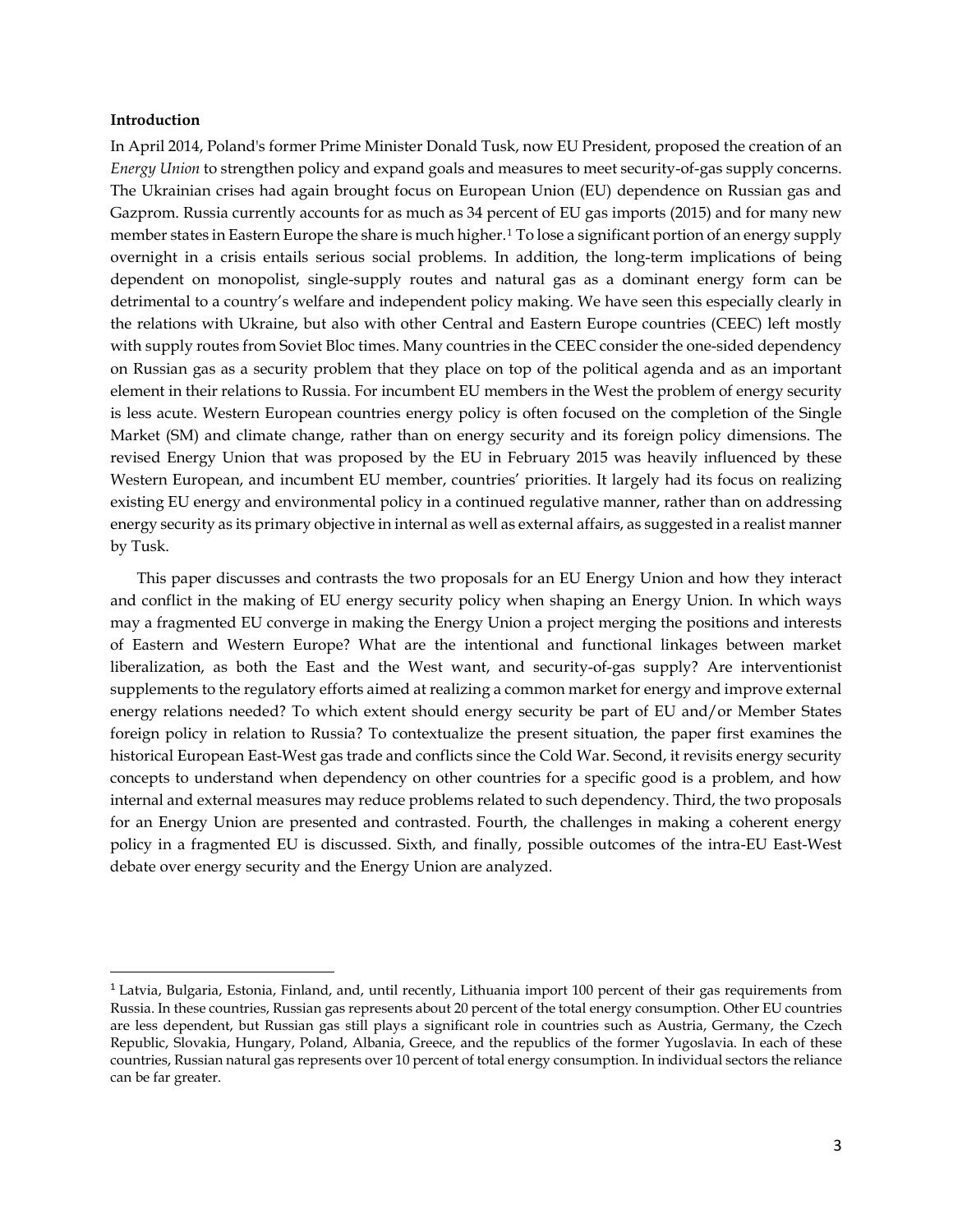#### **Pipeline Politics and East-West Gas Trade**

 $\ddot{\phantom{a}}$ 

Current East-West gas trade is, to a large extent, based on investments made during the Cold War when the former Soviet Union started its main era as a petroleum producer. Petroleum management in the Soviet system was based on extensive investments targeted to fulfill production plans which were the guiding line for the plan, control, and command economy in all sectors. Producing fields were connected with the major industrial centers of the Soviet republics through the Unified Gas Supply System (UGSS). The UGSS was owned by the Soviet Ministry of Gas, giving it vertical control over all aspects of the Soviet gas industry, from production and transportation to storage. To the neglect of economic efficiency, high production targets requiring extensive resource usage were set. The drop in world oil prices in the mid-1980s and bad resource management, reduced profitability, and affected the Soviet economy negatively as a whole. The economic crises in the late 1980s revealed the insolvency of the plan-and-command economy and contributed to the breakup of the entire union (Austvik & Tsygankova 2004:310).

The first East-West gas conflict took place during this period. The Soviet Union was constructing the pipeline to transport gas from the Urengoy field on the Yamal peninsula in Western Siberia to its republics, the satellite states in the CEEC as well as to Western Europe (Gustafson 1985, Jentleson 1986, Austvik 1987, Closson 2011). Yamal is about 4000 km from Western Europe, with permafrost and difficult weather conditions. In Western economies the project would probably not have paid off at the time. But since the exports to Western Europe would bring the Soviet Union considerable revenues in convertible currency, while the expenditures were paid for in rubles, the project was assessed as profitable. Western sanctions against the gas pipeline in particular, and against the Soviet economy in general, were imposed. Assistant Secretary of Defense in the Reagan Administration Richard Perle made the arguments against the building of the pipeline clear as a threat to Western security ("Defense" February 1982). First, the exports gave the Soviets vast revenues in hard currency. This enabled them to import technology for military use. It would also release civilian resources, which, in turn, could be used for military purposes. Secondly, Perle argued the project would result in the formation of economic bonds between Western Europe and the Soviet Union. This could widen Soviet influence on U.S. allies, and could, over time, contribute to a Soviet-desired division between the U.S. and Western Europe. Thirdly, in a crisis the Soviet Union could disrupt the gas supplies to injure the West. A fourth argument, which was put forward later, implied that parts of the Western equipment delivered for the construction of the pipeline itself could be used for military purposes*.* In spite of the prevailing Cold War and long-term dependencies created between East and West, the sanctions were eventually relieved and the pipeline was built.<sup>[2](#page-3-0)</sup> The rise of Soviet/Russian gas production thereafter facilitated a large expansion in the quantity of gas supplied to European markets in the West, as well as in the East of present-day EU.

After the breakup of the Soviet Union, Russia lost control over its republics and satellite states. All the CEEC and the Baltic states became members of both the EU and NATO. On the global stage Russia lost its superpower position; the world went from being bipolar to having U.S. as the hegemon. Russia started a comprehensive economic reorganization of all domestic sectors aiming to move towards a market economy. Restructuring of the oil and gas sectors was a part of these processes. In the gas industry, initially, the state company Gazprom was established on the basis of the former Ministry of Gas. The company took the

<span id="page-3-0"></span><sup>&</sup>lt;sup>2</sup> Högselius (2012) investigates how and why governments, businesses, engineers and other actors sought to both promote and oppose the establishment of an extensive East-West natural gas regime that seemed to overthrow the fundamental logic of the Cold War.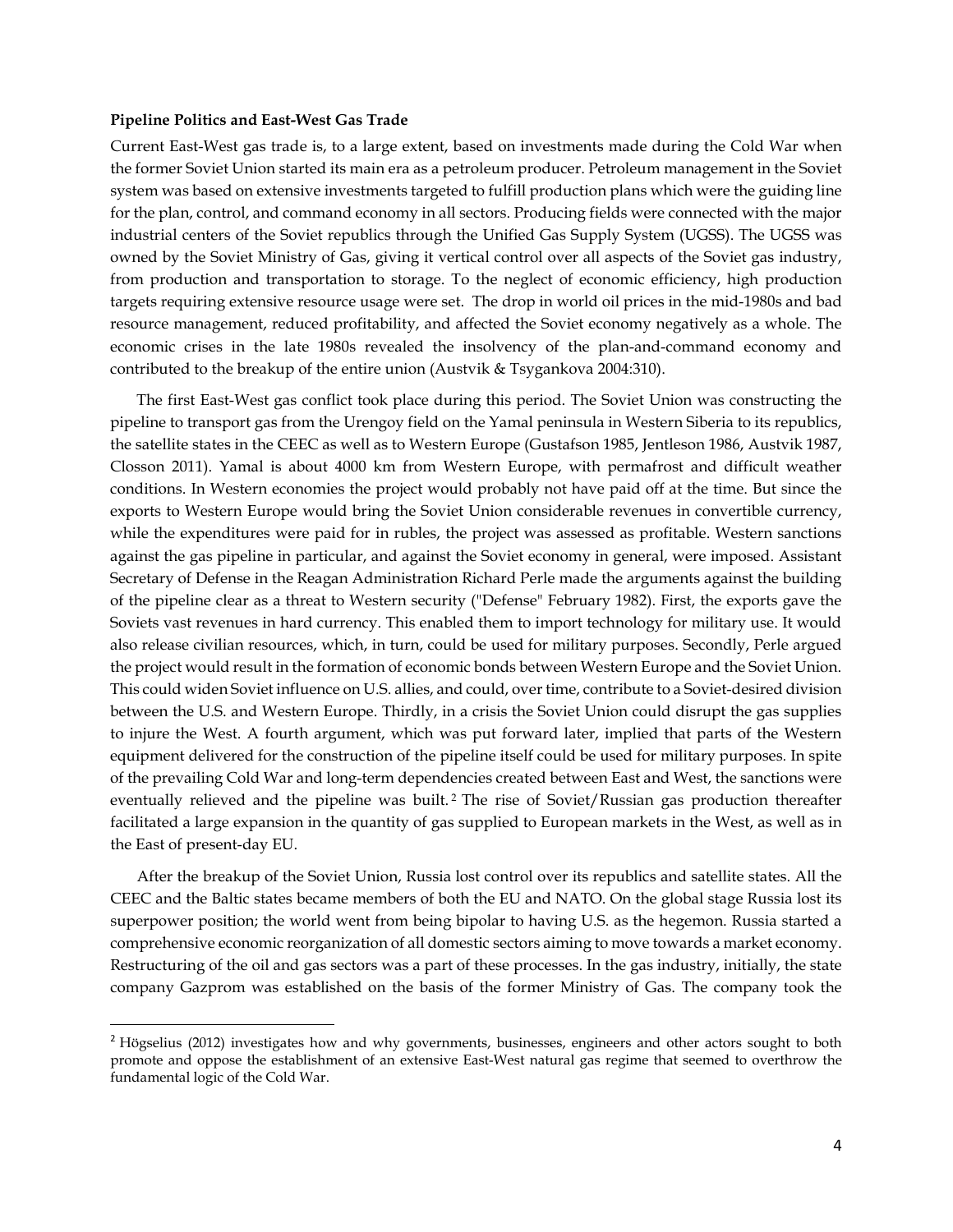control and management of all enterprises in the industry. In 1993, Gazprom was converted into a jointstock company with the government being the main shareholder (at present 50.23%). Gazprom currently controls most Russian gas-producing and processing units; it also owns all high-pressure transmission pipelines and has the sole rights to export gas to Europe. In the domestic Russian gas market, Gazprom with its regional production and transportation units has, practically speaking, a monopoly with strong government involvement in its strategic, political, and economic decisions. [3](#page-4-0) Thus, different from many other sectors, the structure of the Russian gas industry and the logic of its organization haven't changed much since Soviet times.[4](#page-4-1) Gazprom inherited ownership over the UGSS and the various storage facilities and also a predominant position as monopoly supplier to the Russian market and to Europe. Also gas from other Central Asian producers running through Russia is controlled by Gazprom. Central Asian countries selling gas to Europe must make separate agreements with Gazprom for transportation, for example Turkmen gas to Ukraine (Gazprom 2015).

The energy administrations that had been operative in the Soviet republics and satellite countries turned into national gas companies. Gazprom continued to subsidize gas both domestically and to allies (such as in Belarus and on and off with Ukraine). Countries considered less friendly, for example those that became EU and NATO members, had to enter negotiations where hard currency prices replaced the symbolic prices of the past (Cronshaw et al. 2008:22). Newham (2011:134) notes: "Some states such as Armenia, Belarus and the Ukraine under President Kuchma have been favored with heavily subsidized energy. Others, such as Georgia, Moldova, the Baltic States and the Ukraine under President Yushchenko have been targeted by supply disruptions and punitive price increases." The UGSS now passes through several independent countries, but are still either owned, controlled, or strongly influenced by Gazprom. Gas to Western Europe that was previously sold at the East-West border now has to transit through a number of independent former Soviet republics and satellite states (Ericson 2009:33). When these countries became EU members, the UGSS became subjected to the EU energy *acquis*[5](#page-4-2). At the same time the vertical connections to Russia remained through Gazprom ownership of the infrastructure and its long-term supply contracts. Still many countries are left with the same East-to-West infrastructure from Russia to the EU built in Soviet times.[6](#page-4-3)

A series of disputes over prices, supplies, transmission tariffs, debts, and political relations arose in the 1990s and thereafter. The most prevalent were those between Ukrainian oil and gas companies Naftogaz and Gazprom. These disputes have grown beyond simple business discussions into transnational political issues involving several countries, caused by their importance to Ukraine's and Russia's energy, economic, and political interests, and Ukraine's role as dominant transit country to the West. Several conflicts took

<span id="page-4-0"></span><sup>&</sup>lt;sup>3</sup> See Demakova & Godzimirski (2012) for a review of the relationship between Gazprom and Russian government.

<span id="page-4-1"></span><sup>4</sup> There has been developed a competitive fringe in Russia, albeit still a tiny one, in spite of the great number of companies. IEA (2014) writes: "In total, there were about 260 gas-producing companies operating in Russia on 1 January 2013, including 8 vertically integrated oil companies, 113 oil companies, 14 companies affiliated with Gazprom, 2 affiliated with Novatek, 128 independent companies, and 3 companies operating within the framework of Production Sharing Agreements." Rosneft is also now challenging Gazprom as a gas producer.

<span id="page-4-2"></span><sup>5</sup> The *acquis communautaire*, often referred to as *EU acquis* or just *acquis*, is the accumulated legislation and juridical decisions that constitute the body of EU law.

<span id="page-4-3"></span> $6$  Leonard & Popescu (2007) studies several dimensions of the links between Russia and the EU, and provide a survey of each Member State's economic, political and military relations with Russia. Högselius, Hommels, Kaijser and van der Vleuten (2013) provide a survey of Europe's external and internal critical infrastructure. .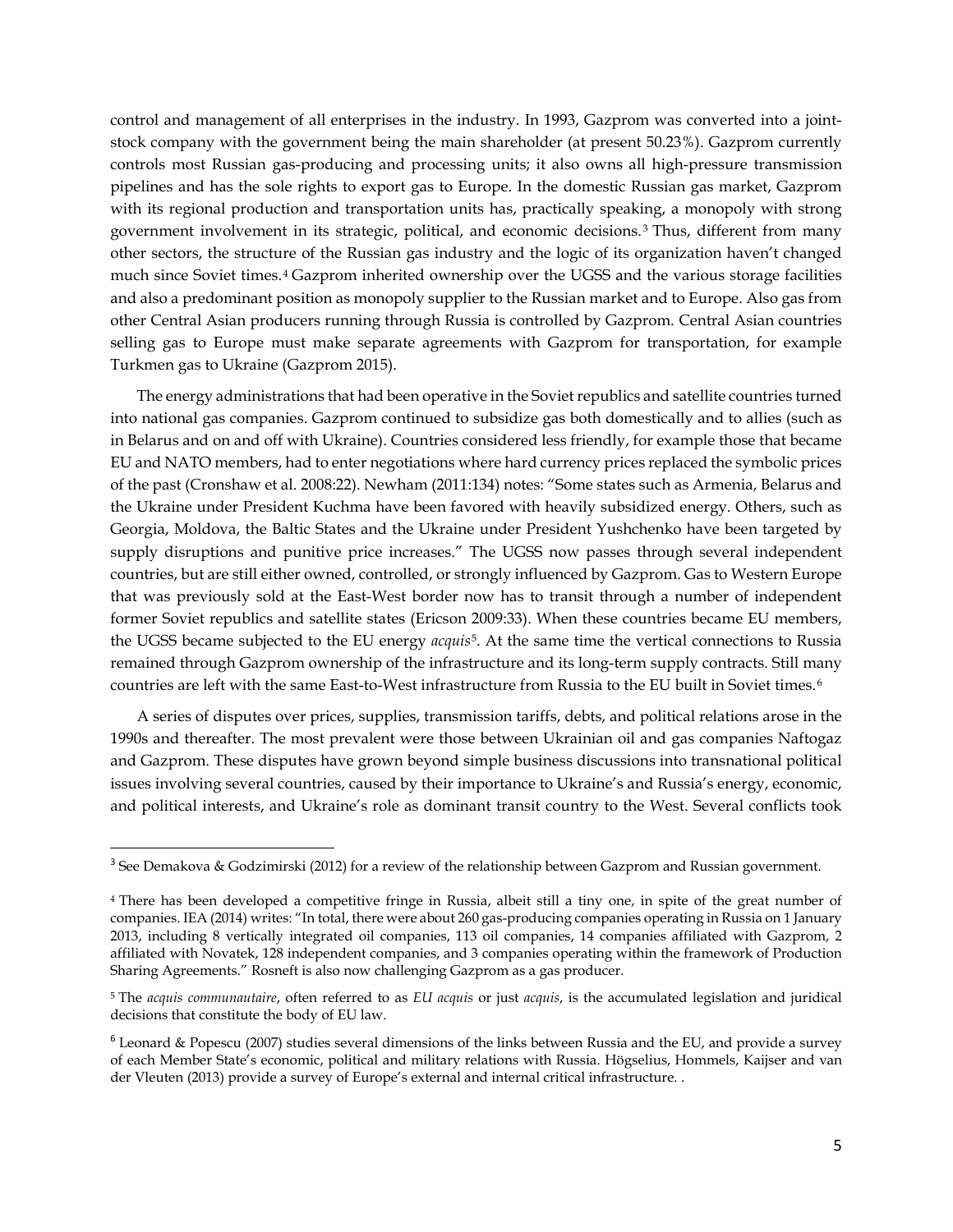place in the 1990s but the more serious ones occurred in 2005 (Stern 2006) and 2009 (Pirani, Stern & Yafimava 2009: 57). Russia claimed Ukraine was not paying for the gas, and that it diverted to itself gas intended to be exported to the EU. In January 2009, as many as 18 EU countries lost their Russian supplies because of the transit problems in Ukraine. Several economic activities came to a halt, and many people froze to death in these countries. Another climax occurred in 2014 after the Russian annexation of Crimea when supplies to Ukraine were stopped (but supplies and transit to the EU countries maintained). The controversies over this conflict have not yet ended and the outcome is unclear.

With the gradual opening of EU gas markets Gazprom has used the opportunity to invest downstream, consolidated markets and used energy exports as a tool for political power, giving rise to the fear that it will gradually control much of the EU gas industry (Finon & Locatelli 2007).[7](#page-5-0) Russian companies have invested heavily abroad in pipeline infrastructure and storage carrying Russian oil and gas products (Soderbergh 2010: 16). The company has pipelines and domestic gas production that delivers to the Nord Stream pipeline in the Baltic Sea, and, with some additional investments, also to new Black Sea projects<sup>[8](#page-5-1)</sup> and is a key player in the market. There has been several attempts to compensate for the lack of EU jurisdiction over the entire gas chain. The EU-Russia Energy Dialogue established in 2000 had as objective to "provide reliability, security and predictability of energy relations of the free market in the long term" (Aalto 2007). The dialogue comprised a Permanent Partnership Council (PPC) with the Energy Commissioner, with the EU President and the Russian minister for energy and industry as participants. Aspects of confidence-building helped to overcome the 2009 Russia–Ukraine crisis, resulting *inter alia* with the agreement on an "Early Warning Mechanism". Attempts to include Russia in the Energy Charter Treaty (ECT) (Belyi 2009) and the EU-Russian consultations regarding the Third Energy Package were attempts to make Russia play by the rules set by the Western regulatory system. In 2015, the Statement of Objections (SO) from the EU side against Gazprom to abandon resale obligations, market discrimination and unfair pricing (Bershidsky 2015), and Russia's WTO Dispute Settlement case against the Third Energy Package (TEP) shortly thereafter, are expressions of more negative and conflictual agendas (Austvik and Lembo 2016:13). Both cases are dealing with the extent to which the EU may regulate Russian energy policy to become more similar to that common in the West. On the Russian side, the formation of the Gas Exporting Countries' Forum (GECF) in 2007, consisting of Russia and countries in Central Asia and the Persian Gulf area, soon led to accusations of being a "gas-OPEC" against consuming countries (Finon 2007).

The developments in Ukraine has contributed to make the situation into a stalemate. The EU and Russian systems now confront each other both in terms of for whose interest policy should work and how it should be exercised. First, Russia as a manufacturer and exporter of oil and gas on the one side, and the EU as a consumer and importer of energy on the other, do not always share the same economic and political interests of the outcomes; second, Russia has a tradition and desire of stronger and more direct government control of the energy sector than what is proposed in the EU Single Market. Leonard & Popescu (2007:19)

<span id="page-5-0"></span><sup>7</sup> This is limited now by the so-called Gazprom Clause of Directive 2009/73/EC (EU 2009) that does not allow for Foreign Direct Investments (FDI) if the actor threatens security-of-gas supply and does not comply with the energy *acquis*. However, Gazprom managed to establish itself in countries like Italy, Germany, Hungary, Bulgaria, the Czech Republic, Estonia, Hungary, Latvia, Lithuania, Poland, and Slovakia before the implementation of the directive (Mercouris 2015).

<span id="page-5-1"></span><sup>8</sup> After South Stream was cancelled Russia is considering a Turk Stream pipeline to Turkey.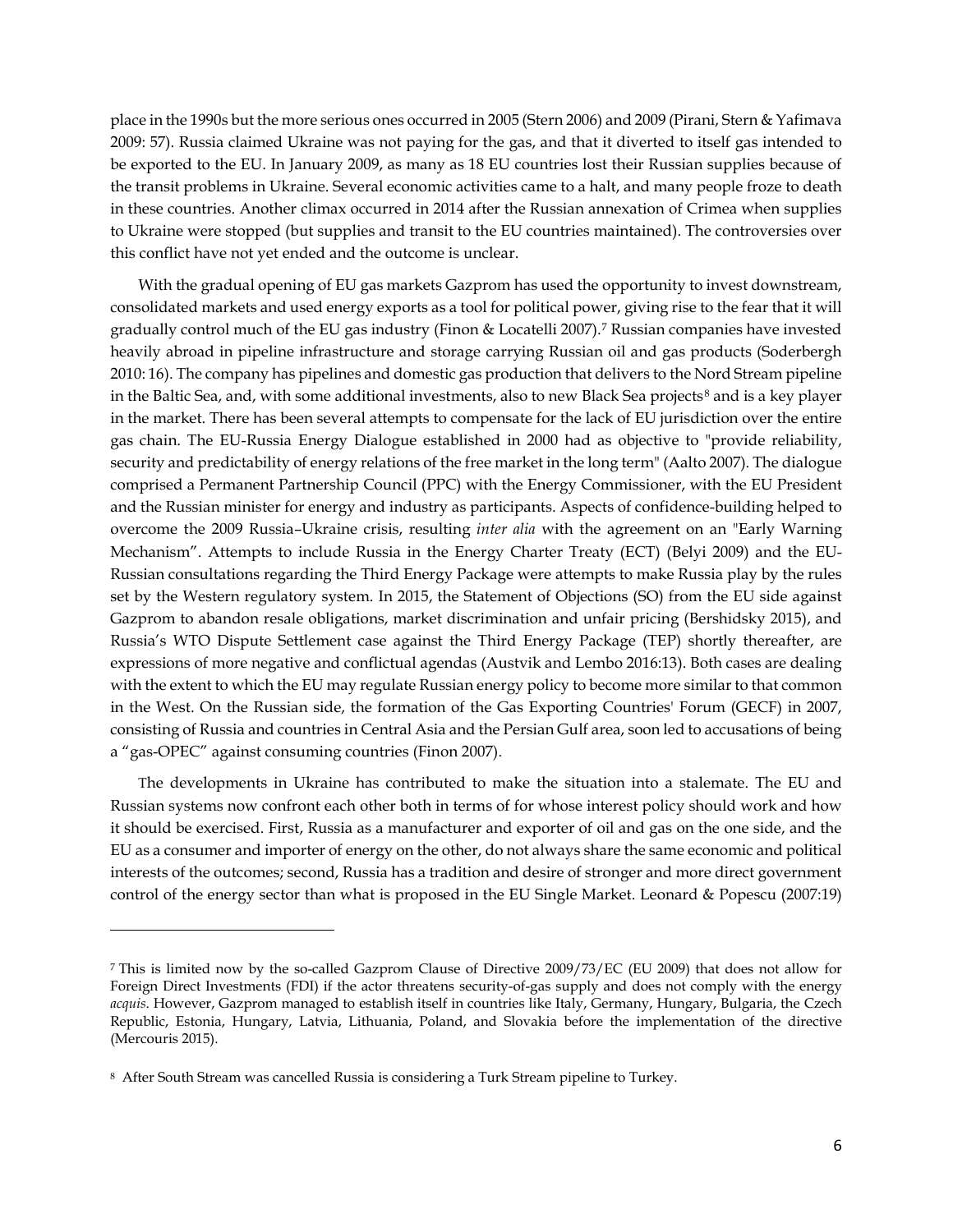note: "From Russia's perspective, the West has spent the last two decades rewriting the rules that govern their relationship" .. "a process which Russia for a long time had to accept due to its lack of economic and political power in the immediate aftermath of the Cold War." Russian President Vladimir Putin (2014) argues that it "is an attempt by the West (and the U.S.) to force their rules on other countries." Sascha Müeller-Kraenner (2008:41) states that the "wild privatization" that followed the collapse of the Soviet Union has been replaced by an assertive new policy of "state-monopolist capitalism." Leonard and Popescu (2007:19) postulates that Moscow "does not want to become part of the West anymore and it is challenging all the strategic, political and economic agreements that were signed in the 1990s".

Under President Putin, Russia recovered record high energy revenues and political influence.<sup>[9](#page-6-0)</sup> As in Soviet times, export of oil and gas has become an important factor in determining Russian policies. Putin managed to take back control over much of the oil industry lost under President Yeltsin in the 1990s (The Guardian, 12.12.2006). State-controlled Rosneft is now the biggest oil company while Gazprom is the dominant gas producer (EIA 2015). Petroleum revenues, state-controlled industrial structures and, in the gas sector, downstream pipeline control together with high market shares and asymmetric interdependence with purchasing countries, have positioned the Russian state with instruments to use for either economic or political purposes. With its vast geographical territories, located in the "middle of the world," and enormous natural resource reserves, Russia have considered inevitably it will profit from combining economic as well as geopolitical goals, as in Soviet times. Following the Ukrainian crises, military escalation and elements of a new East-West Cold War, the situation share similarities with the situation during the gas conflicts of the 1980s. The drop in oil prices since 2014 have significantly hurt the Russian economy and the Russian state, being reinforced by Western sanctions, albeit the country appears to be in a much stronger economic situation now than during the break-up of the Soviet Union in the late 1980s.[10](#page-6-1) Present Western policy and sanctions have much the same goals as listed by Richard Perle at that time, and should hamper Russia's access to technology and finance, weaken Russian economy, reduce East-West personal and political bonds, and prevent new Russian pipeline projects such as the South Stream (now eventually abandoned) and the second phase of Nord Stream.

#### **Energy Security Revisited**

In order to guarantee supply for import-dependent countries and ensure stable demand for countries investing heavily in the extraction and export of energy, concern for energy security has been a political preoccupation ever since coal, oil, and gas became a driving force in industrialization and a precondition for modern society. For import-dependent countries in the West, this became particularly apparent during

<span id="page-6-0"></span> $9$  Russia has the world's largest natural gas reserves and currently produces ca. 11 million barrels per day (mbd) out of which 7 mbd are exported (EIA 2015). Reserves of Russian natural gas are even more abundant and estimated to be available for the next 100 years at current productions levels. In 2014 Russia produced 550 Billion Cubic Meters (BCM) of natural gas and is projected to reach at least 680 BCM by 2030 (Soderbergh 2010:17). The country is one of the three largest oil-and-gas producers in the world along with Saudi Arabia and the U.S. It is the second biggest oil exporter and the biggest gas exporter. The Russian economy is largely dependent on petroleum revenues. According to statecontrolled news agency Russia Today, more than 50 percent of the Russian state budget was funded by gas and oil revenues in 2013. The main revenues come from oil reaching \$191 billion while gas revenues reached \$28 billion (RT.COM 17.4.2014).

<span id="page-6-1"></span><sup>&</sup>lt;sup>10</sup> The significant drop in the value of the rubel has helped the domestic Russian industry against non-sanctioned foreign companies.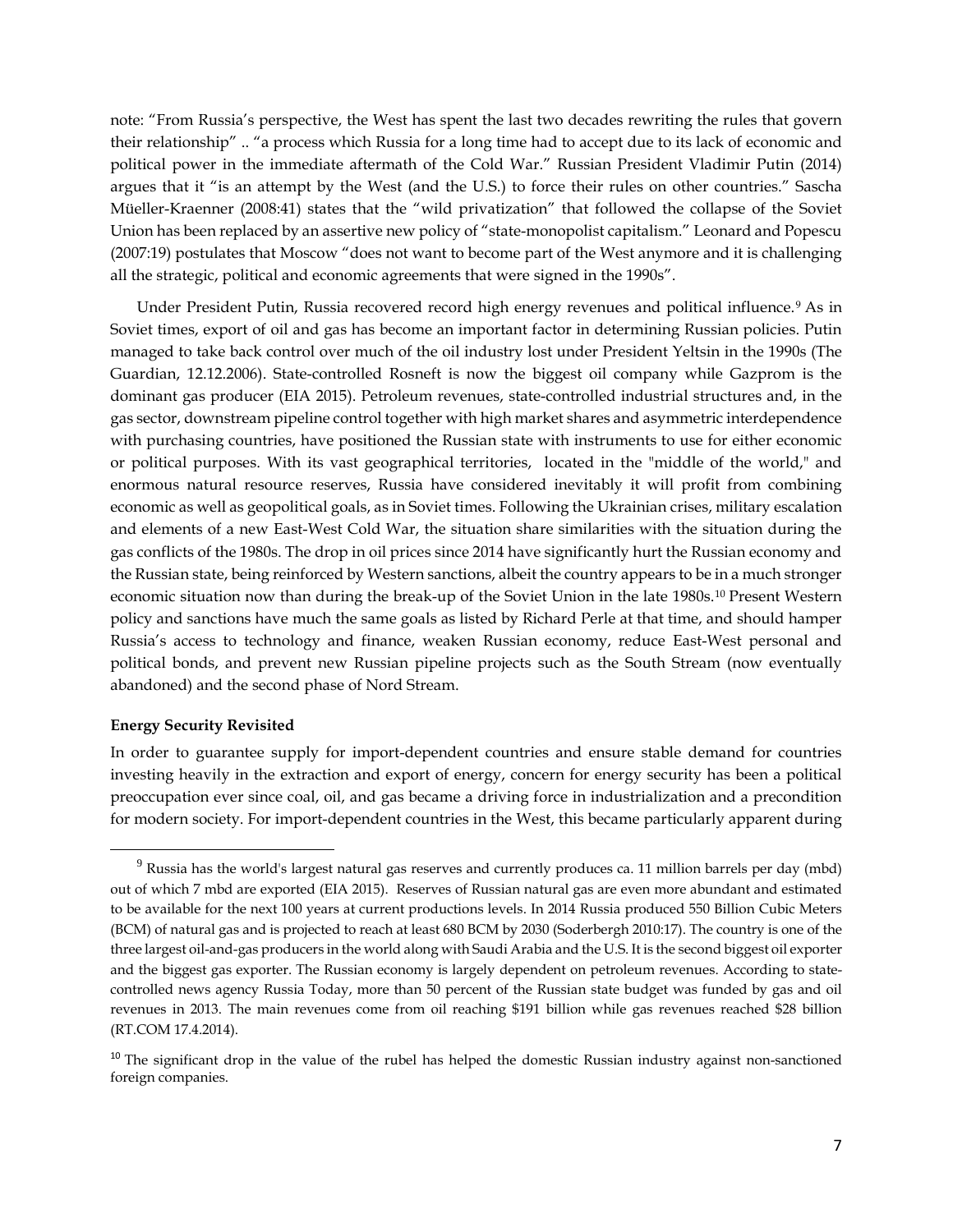the oil crisis in 1974 when Arab members of the OPEC used oil for political leverage against countries that had supported Israel in the 1973 Arab-Israeli War. Another example is the claim from Russian-gas dependent countries that Gazprom uses its monopoly position over supply and pipeline routes as part of a strategy to interfere in their domestic and foreign policies. Irrespective of the political motivations and results of the 1974 oil crisis and the Ukrainian gas crises, the actions of the exporting countries were instrumental in increasing the price of energy and, thus, revenues from energy exports and/or to get political concessions from importing countries. In the EU, even though energy security gained importance to its Common Foreign and Security Policy (CFSP) during the 2000s, deepening cooperation on external affairs was often rejected by member states (Youngs 2009:4), as well as on internal energy policy. Correlje and van der Linde (2006) are phrasing the different views on how to address energy security issues as "markets and institutions" and "regions and empires" approaches. Which view to support seems to largely depend on national energy situations and perceptions of Russia's motivations in bilateral relationships In the CEEC it is often perceived that energy security should be a priority for the CFSP as a geopolitical issue, while in Western Europe it is thought more to be an issue for the SM, on which EU energy policy largely has had its focus till now.

From the outset, dependency on exports and imports is *the normal state of affairs* in a modern world and a consequence of increased economic integration and mutual dependence. The economic system of the EU is strongly based on specialization and international trade within and outside the Community. Also Russia joined the free trade system in 2012 as a member of the World Trade Organization (WTO). Hence, East-West economic affairs, as for most countries, are dependent on imports across a whole range of commodities, and on exports of fewer commodities (because countries specialize) to pay for the imports. [11](#page-7-0) Political concerns arise when dependencies cause short- or long-term problems with significant changes in prices, supply, or market access. A country can lie somewhere on the continuum between *neutral[12](#page-7-1), sensitive,[13](#page-7-2) or vulnerable*<sup>[14](#page-7-3)</sup> in its dependency on a commodity when its price or availability/market access changes. A

<span id="page-7-0"></span><sup>11</sup> *Import dependency* describes a situation where a country does not possess the capacity to produce 100 per cent of its own needs (Hogan and Mossavar-Rahmani 1987:8). A producing country has similar concerns about offset and prices for its products when domestic customers are unable to consume 100 per cent of domestic production.

<span id="page-7-1"></span><sup>12</sup> *Neutral dependence* can be defined as a situation in which a country either imports or exports a commodity and always has an alternative if one of the suppliers or customers disappears. This is a situation equivalent to the one that exists in contestable markets; there are numerous suppliers and customers and none of them has any influence on market outcomes. In other words, if a supplier or customer, respectively, withdraws from a relationship there will always be someone in the market to fill the empty place. Supply and demand problems arise, however, when markets are imperfect, when sellers and buyers are to some degree locked together, often in an asymmetric way. A change in price or availability will lead to changes in costs (or revenues for exporters), and/or access to the commodity (or markets). The response must then be to adjust to the new situation rather than just change to another seller (or buyer).

<span id="page-7-2"></span><sup>13</sup> *Sensitivity dependence* is measured by the degree of responsiveness within an existing policy framework. It may reflect the difficulty of changing policy within a short time and/or bindings to domestic or international rules, when price or availability/market access changes dramatically. Sensitivity dependence occurs in "the short run or when normative constraints are high and international rules are binding" (Keohane & Nye 1977:12-18). Sensitivity dependence need not induce a welfare loss in the long run when circumstances change.

<span id="page-7-3"></span><sup>14</sup> *Vulnerability dependence* is more serious than sensitivity dependence and measures the ability to adjust to changes after policies have been changed (Keohane & Nye 1977:12-18). In economic terms, vulnerability dependence can be represented as the potential for significant losses of output or welfare. Vulnerability dependence is primarily concerned with long-term supply and demand issues, while sensitivity dependency to a greater extent concerns the risk of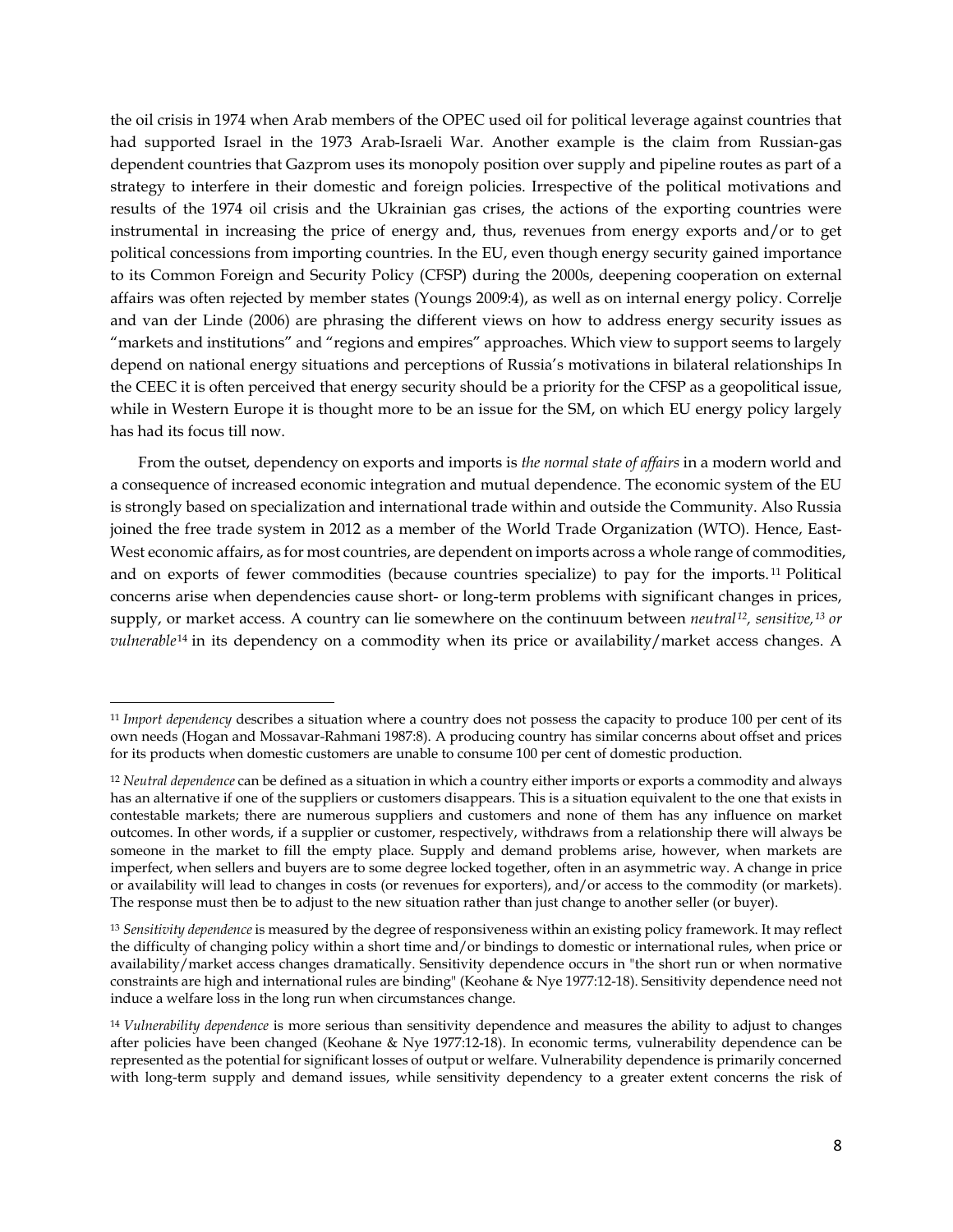country's vulnerability dependence can be significantly different from its sensitivity dependence and potentially more costly. As dependency on imports and exports is a normal state of economic affairs, government policy should aim to eliminate or reduce (potential) sensitivity and vulnerability dependence, while neutral dependency from this perspective is optimal. Thus the costs of dependency can be measured in monetary terms as well as by social and political changes in societies and governments. To assess whether a high dependency on trade with another country constitutes a security risk, two points should be taken into consideration: whether relations are (or can become) antagonistic,[15](#page-8-0) and the (domestic) ability to adapt to change.

Energy security challenges are hence both of an external and domestic political nature, and may be dealt with both by domestic and foreign policy measures. In a situation when security-of-supply- and demand problems cannot be resolved through foreign policy or external market reorganization, effects of sharp price changes and/or availability, or market access must be addressed by domestic measures. Facing an antagonistic supplier or great market volatility, the ability to domestically adjust to such changes is important in determining the degree of sensitivity/vulnerability in the short and long-term respectively. If a country for example, changes from being inelastic (inflexible) in its demand for imports in both the short and long-term to remain inelastic in the short but elastic in the long-term, the country's dependence on imports may change from vulnerable to sensitive, and the problem is hence mitigated. Domestic and external market and political situations together create the character of dependency on others and to what extent it should be considered a political problem. If an importing country is unable to change the external supply situation, it must turn to domestic measures. Intra-EU measures to mitigate energy security problems can be: one, to build new infrastructure to enhance flexibility and to import gas from other sources and through different channels; two, to enhance energy efficiency to reduce the importance of natural gas in the economy; three, to improve the ability to switch to alternative fuels, or; four, to build Strategic Gas Reserves (SGRs) that can be drawn upon in an emergency situation similar to the Strategic Petroleum Reserves (SPRs) in the oil market to reduce sensitivity (Austvik 2004:193).[16](#page-8-1) 

disruptions to existing supplies. A vulnerability dependence occurs when "normative constraints are low, and international rules are not considered binding" (ibid).

<span id="page-8-0"></span><sup>15</sup> For example, as an importing country, Ukraine appears to be vulnerable to Russian pressure as they either has to pay a high price for the gas or give political concessions to get a low price. The price of gas was reduced for Ukraine as part of the Kharkov agreement in 2010 to make relations between the two countries more friendly, including the agreement that Russia could use the Sevastopol base on the Crimea for its navy until 2035 (Kremlin.ru 2010). For Russia, as an exporting country, building the Nord Stream pipeline in the Baltic Sea (expanded or not), from Vyborg near St. Petersburg to Greifswald in Germany, is a way to circumvent the transit country Ukraine which has been considered a security-of-demand problem from their side in relation to EU purchasers (Austvik 2009).

<span id="page-8-1"></span><sup>16</sup> Similarly, Russia as an exporting country, considering transit countries (especially Ukraine) and EU policy-making a security-of-demand problem, must address the issue by the means it has control over if it is not able to change the situation through foreign affairs. Hence, for Russia improved security-of-demand can be achieved by measures such as:

<sup>1.</sup> build pipelines and LNG terminals to circumvent the transit problems it has with Ukraine and others (such as the NordStream and the alternatives in the Black Sea);

<sup>2.</sup> turn to other markets (such as China);

<sup>3.</sup> diversify the economy to become less dependent on natural resource exports, or;

<sup>4.</sup> refrain from using revenues as they are earned, instead placing them in a Sovereign Wealth Fund (SWF), as Russia and a number of other countries with large foreign exchange surpluses have done in the past. A large SWF may serve both short- and long-term purposes. A SWF can eliminate short-term domestic economic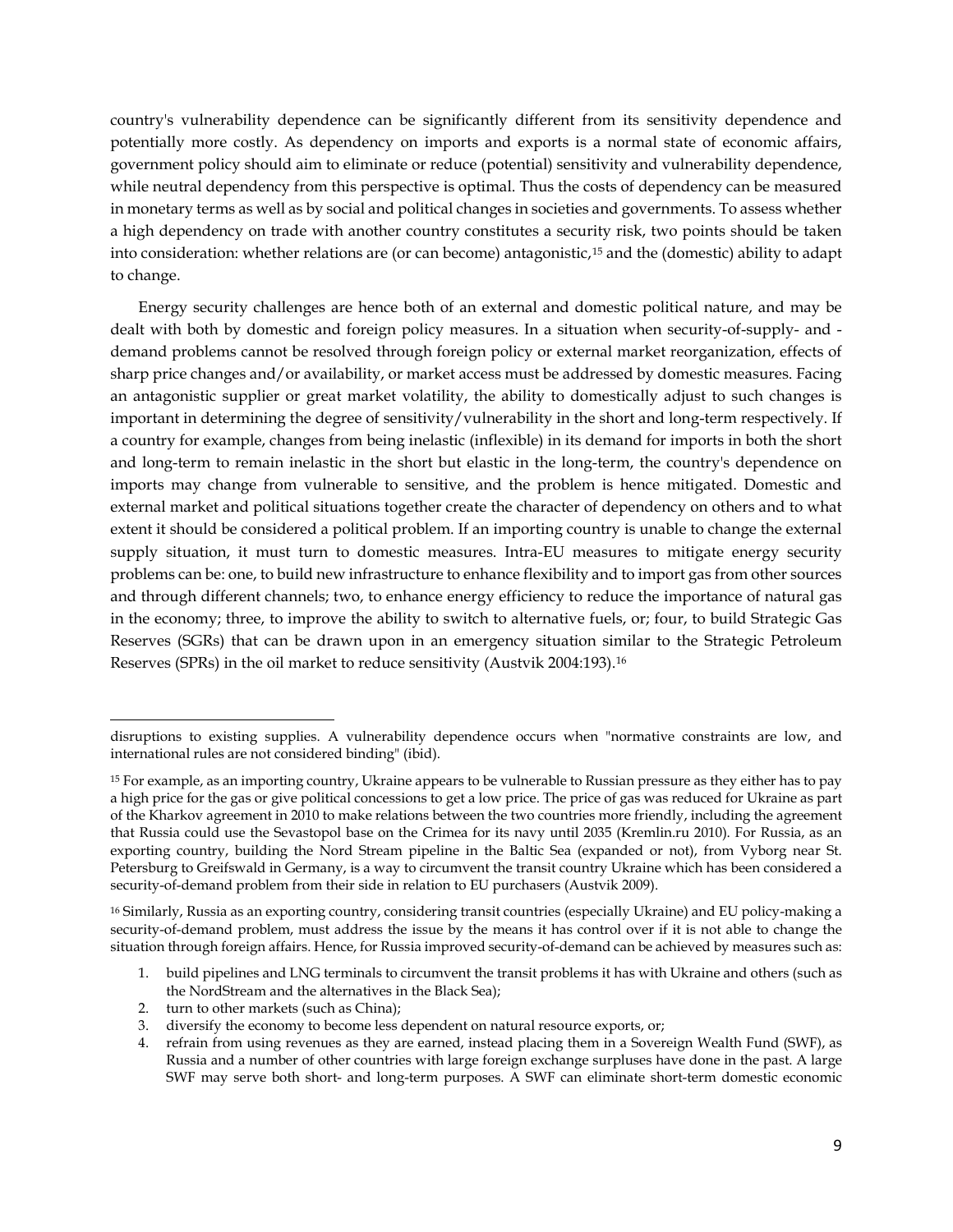Important to notice is that sensitivity or vulnerability dependence on imports and exports, respectively, may occur even if the access to physical markets are not considered commercial or politically "risky." An exogenous shock in international markets caused, for example, by a war limiting supplies and disrupting pipelines may dramatically change prices also in "secure" markets. This was much the situation following the two oil shocks in the 1970s. In a price shock situation anyone may sell and buy the commodity (unless it comes to a conflict with the country itself involved). The problem is that if prices increase dramatically, parts of demand will switch to other energy sources and push these prices up, as well. Thus, security-ofsupply for an energy consuming country is influenced by both the pure physical access to oil or gas, increased economic costs due to a rise in energy prices, as well as the political pressure that can be brought on them by parties controlling supply elsewhere.[17](#page-9-0) Making a market more competitive is a measure to reduce sensitive and/or vulnerable dependency to changes in physical volumes for both exporters and importers, but the price risk may persist and even increase. Demand and supply are two sides of any market, and over time there is no security-of-supply without security-of-demand.

In the European gas market, Russian energy policy has a long tradition of strong state control. In contrast, in the EU the government's role in industrial affairs is ideally considered to be limited as a regulator of economic activities undertaken by private actors. EU energy policy has largely emphasized a market based approach to internal as well as to external energy security issues, including requiring governance reforms in Russia and other producing countries. The EU can be viewed as a weak organization with its intergovernmental structure and absence of financial resources or interventionist measures to address industries and economic policy. In security policy, NATO and the U.S. are the counters to Russian hard power, not the EU. Goldthau and Sitter (2015) argue that EU has power shaped and supported by its market position, determined by both its size and the suppliers depending on it, and the quality and strength of its regulatory power. Harsem and Claes (2012) similarly argue that the EU can compensate for its lack of hard power with other trade related capabilities. On the Russian side, Romanova (2012:39) argues that there are problems connected to Russia's unilateral harmonization with the EU's norms and rules which Russia is not yet ready for. Russia did not sign the ECT and is politically controlling FDIs in the energy sector in Russia, and it is difficult to see that the EU *acquis* can be (fully) expanded to Russia due to diverging views on both policy objectives and methods. As long as different models and interests prevail, and international law not yet work sufficiently well in the field of energy, parties meet today in bilateral arrangements (legal and other) in economic conflicts. If it is not possible to make Russia behave according to Western standards, by force, arbitration or voluntary arrangements, and transit routes remain too unpredictable, energy security problems must be addressed by intra-EU measures.

#### **The Proposals for an Energy Union**

 $\ddot{\phantom{a}}$ 

EU energy policy has till now largely been a "markets and institutions" approach. In 2011, former President of the European Parliament Jerzy Buzek and former Commission President Jacques Delors called for a "politicization of EU energy policy". They argued it was an excessive focus on the regulatory issues and wanted to create an European Energy Community with a stronger emphasis on the challenges of supply

problems and dependence on prices and markets. The dependency issue may gradually shift focus towards the status and development of the fund itself.

<span id="page-9-0"></span><sup>&</sup>lt;sup>17</sup> Security-of-demand for an exporting country comprises similarly the risk of a dramatic price drop, economic loss, and adjustments in the economy caused by the loss of revenues and the risk of being politically pressured by parties controlling markets.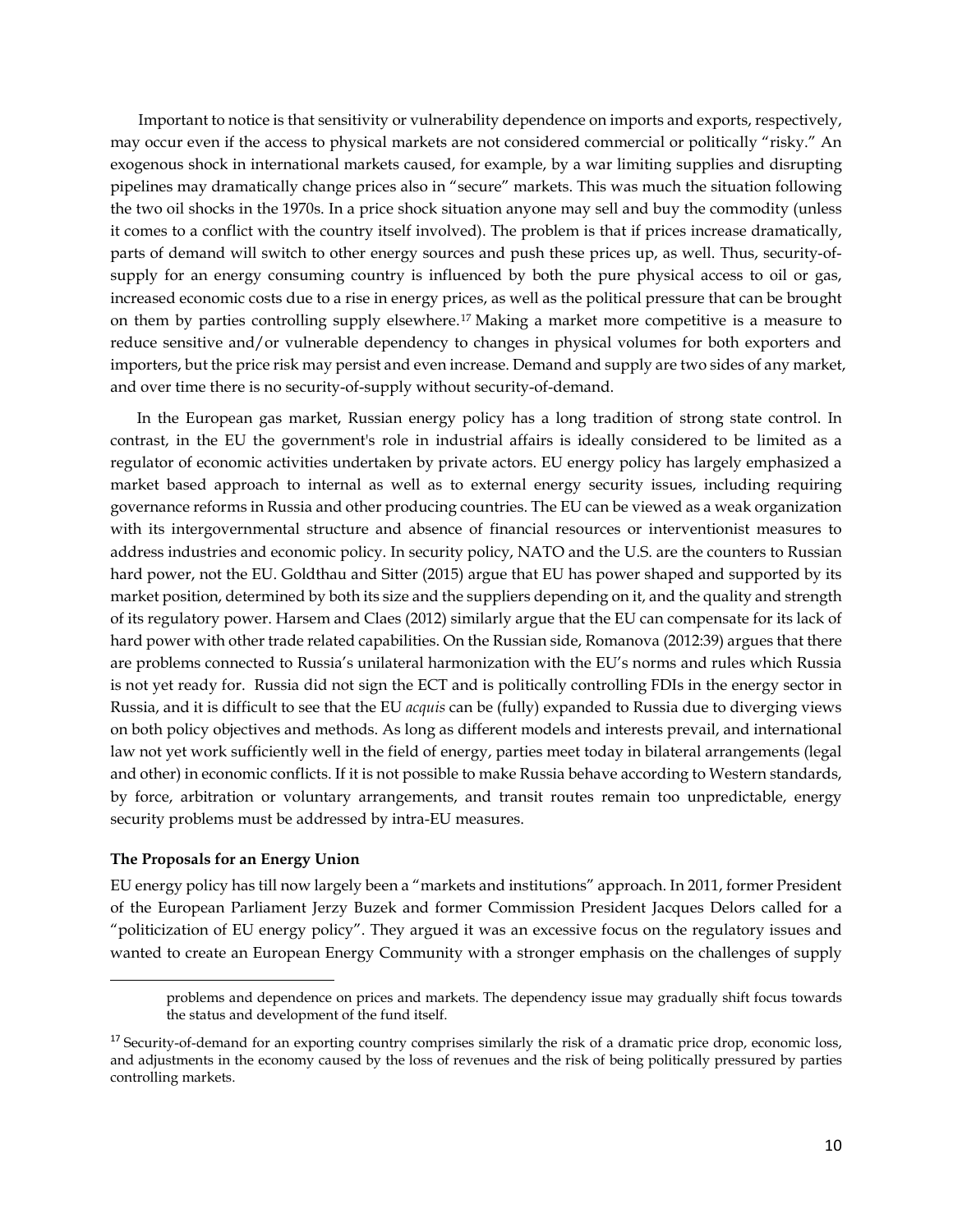security in the CEEC (Buzek 2011). However, neither the Commission nor Member State governments showed much interest in the idea. Part of the reason was that a few years earlier, the EU had made decisions concerning energy and climate targets up to 2020 and introduced a rather comprehensive Third Energy Package[18](#page-10-0) and climate policy to address what was considered the most contentious energy policy issues at the time. Slow progress and a partly renationalization rather than a common-making of EU energy and climate policy took place in the years afterwards.

Poland's Prime Minister Donald Tusk eventually addressed the stalemate in his deliberately provocative article "A United Europe can end Russia's energy Stranglehold" in the *Financial Times* of April 21, 2014. Tusk argued for a speeding-up of the EU processes and argued that climate and environmental policy were being given too much attention in EU energy policy. For the CEEC, questions of supply security, solidarity between Member States, and concerns over Russian gas imports are more important. He claimed that the imperfect European gas market makes many member states vulnerable to economic pressures and potential disruptions of gas supplies from Russia. Because this is the case within the EU as well as in Russia, he stressed that policy should aim at making both the supply (i.e. Russian) and demand sides more flexible. Until this becomes a reality, however, the EU should have policies to deal with the security-of-gas supply problems and Russia's "stranglehold" on Europe. Tusk suggested the creation of an Energy Union with a focus on energy security, including more interventionist measures beyond regulation to mitigate the security problems faced by the CEEC. The proposal was founded on six "pillars:

- 1. *Jointly negotiating energy contracts with Russia.* Tusk argued that the EU should "confront Russia's monopolistic position with a single European body charged with buying its gas" and parallel to the European Atomic Energy Community's (EURATOM) role in ensuring EU Member States uranium for nuclear power production. "It would be created in stages. Initially, bilateral agreements would be stripped of any secret and market-distorting clauses; then, a template contract would be created for all new gas contracts; finally, the European Commission would be required to take a role in all new negotiations."
- 2. *Solidarity Mechanisms*. The Energy Union should guarantee solidarity among member states in case energy supplies are cut off again. Tusk noted: "Europe must be safe in the knowledge that its gas supply is assured, its storage facilities are sufficient and its gas networks are uninterrupted."<sup>[19](#page-10-1)</sup>

<span id="page-10-0"></span> $\overline{a}$ <sup>18</sup> With its purpose to further open up EU gas and electricity markets the Third Energy Package (2009) consisted of two directives and three regulations, besides a focus on the realization of the two first energy packages. The First Energy Package (1998) allowed the opening of the electricity and gas markets, the gradual introduction of competition, and imposed broad unbundling requirements to integrated companies. The Second Energy Package (2003) focused on the concepts of unbundling and third party access, defined the need for independent regulatory authorities, and set deadlines for the liberalization of electricity and gas retail markets in 2004 and 2007. The core elements of the Third Energy Package were ownership unbundling to separate companies' generation and sale operations from their transmission networks, the establishment of a national regulatory authority (NRA) for each Member State, and the establishment of an Agency for the Cooperation of Energy Regulators (ACER) to provide a forum for NRAs to work together. The Third Energy Package has yet to deliver fully. See EU (2015c) for an overview of EU energy market legislation.

<span id="page-10-1"></span><sup>19</sup> The International Energy Agency's (IEA) crisis management system for a disruption in the oil market parallel this element in the proposal (Jakubowski, Miland & Woźniak 2011: 17). Such a system does not yet exist for the European gas market.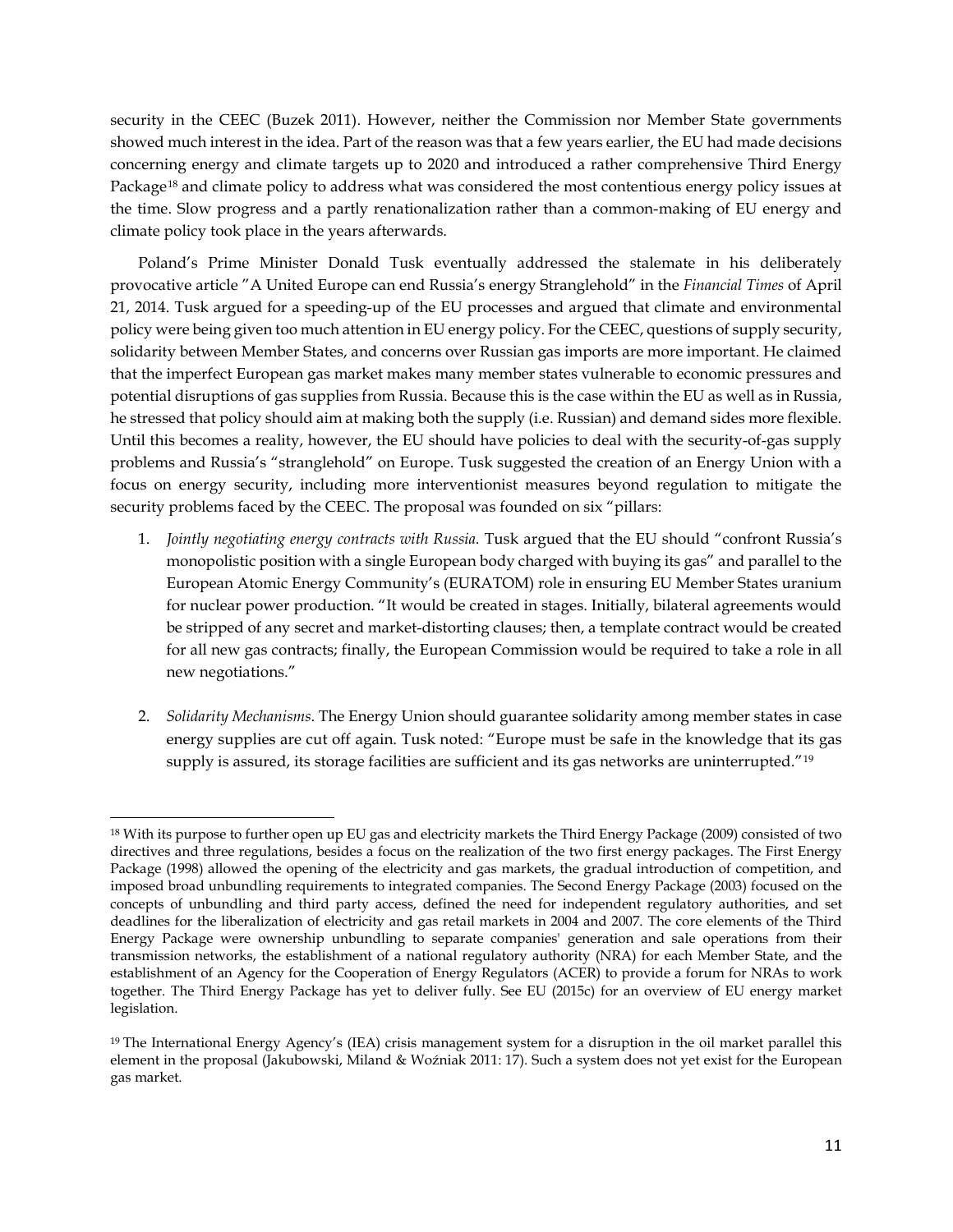- 3. *Building energy infrastructure.* In countries where the security of supply is most problematic (i.e., dependency on Russia is highest), Tusk argued: "storage capacity and gas links should be built with the help of the EU. Such projects should enjoy the highest permitted level of co-financing from Brussels – 75 per cent" to increase flexibility in the market.
- 4. *Full use of the fossil fuels available, including coal and shale gas.* Coal shall be considered synonymous with energy security in CEEC. Tusk remarked that "we need to fight for a cleaner planet but we must have safe access to energy resources and jobs to finance it." Energy production within the EU should be increased, including fossil fuels such as coal, and, if possible, shale gas.
- 5. *Diversification of external suppliers.* More suppliers should come to the European market. In particular, LNG trade should be expanded with the possibility of buying gas from more remote countries like Qatar, the US, Australia.
- 6. *Reinforcing the energy community.* The EU's internal market for energy should be strengthened through stronger institutions and decisions. The energy community should be enforced and extended eastwards beyond the EU to boost energy security for the whole of Europe, not only for the EU.

Leading politicians in the CEEC hoped that Tusk would follow up on the idea of an Energy Union and make it into EU policy when he took over as president of the European Council (Crisp 2015). His challenge was to transform it from being an Eastern energy security project to becoming a unifying European project with the support of countries also in Western Europe. Western European countries' gas interests diverge, to an extent, from the interests of the CEEC, while, at the same time, they constitute the bulk of EU gas demand. Around 80% of demand originates from major Western countries (predominantly Germany, UK, Italy, France, Netherlands, Spain, and Belgium), and, thus, only a smaller percentage comes from the CEEC. In Western Europe, markets are more developed; they face far less acute energy security problems and dependency on Gazprom; and their relations with Russia are relatively more distant than in the CEEC. In 2014, EU President Herman van Rompuy supported nevertheless Tusk's proposal, stating that the energy challenges of today are of the same kind as the problems faced in the early 1950s that spawned the European Coal and Steel Community (ECSC). However, the Energy Union that was proposed by the EU on February 25, 2015, just a few months after Tusk took over the presidency, had its focus on "secure, affordable, and climate-friendly energy for citizens and businesses" (EU 2015a) rather than a primacy on security-of-gas supply problems in the CEEC. The proposal was limited to a work package of legislative and non-legislative actions and covered a wide range of policy areas such as competitiveness, climate, transportation, industry, research, the digital economy, and agriculture. It was based on five "dimensions" (EU 2015a):

- 1. *Secure energy supplies.* Dependence on energy supplies from outside the EU should be reduced by the means of more efficient use of domestic energy sources while diversifying to other sources and supplies. The proposal stated that a solidarity clause should assure that a reduction in "dependence on single suppliers and fully relying on their neighbors, especially when confronted with energy supply disruptions."
- 2. *Internal energy market improved.* The proposal argued that "energy should flow freely across the EU - without any technical or regulatory barriers".. "as if it were a fifth freedom." Current rules should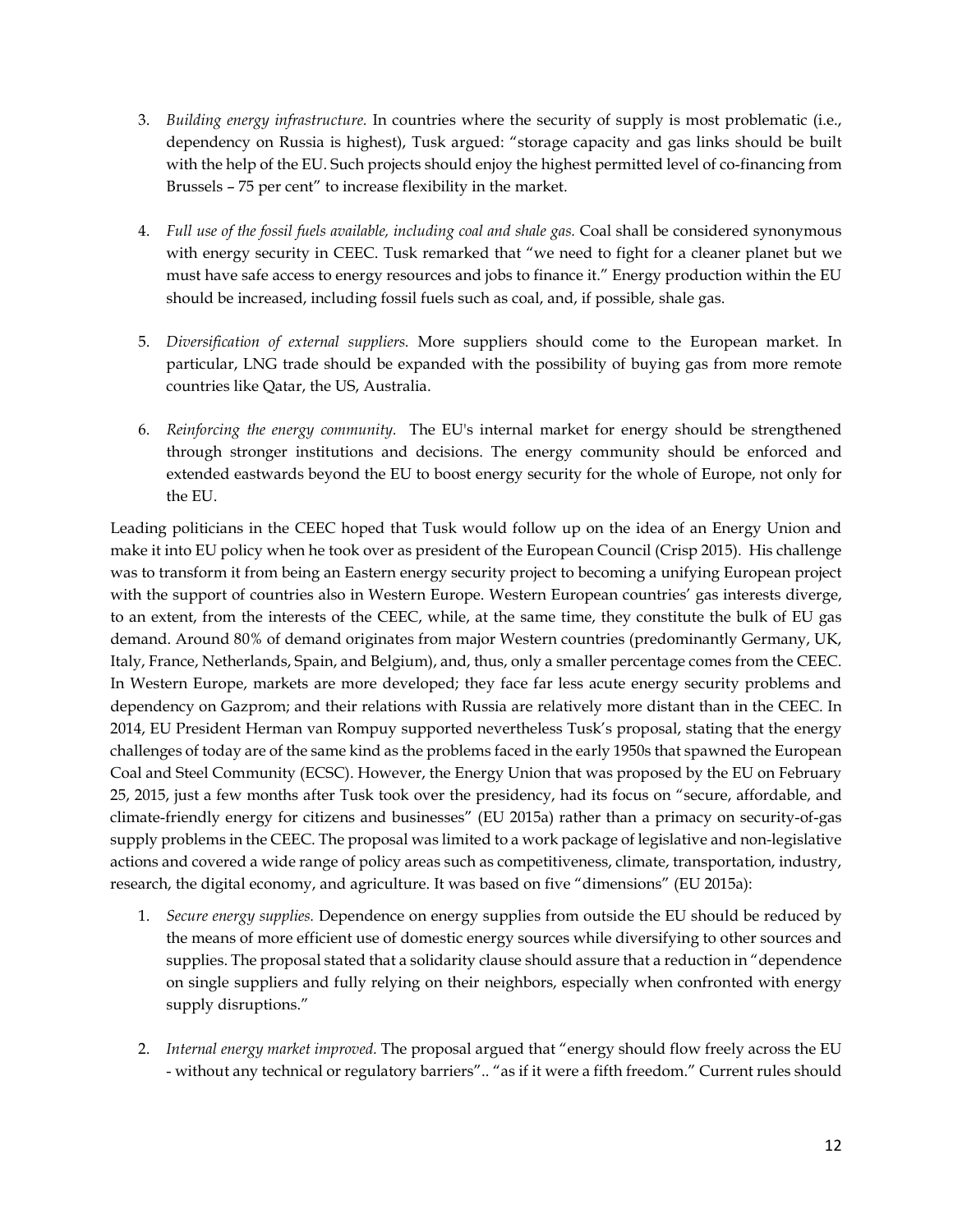be strictly enforced "in areas such as energy unbundling and the independence of regulators – taking legal action if needed".

- 3. *Energy efficiency increased.* Increased energy efficiency should be considered an energy source in its own right. Reduction in energy consumption would reduce pollution, preserve domestic energy sources, and reduce the need for energy imports.
- 4. *Emissions reductions.* The target of emitting at least 40% less greenhouse gases by 2030 should be a first step. The proposal postulated that the next step "will be renewing the European emissions trading scheme and investing more in the development of renewable energy sources."
- 5. *Research and innovation.* The proposal argued that the EU should have the technological lead in the next generation of renewable technology to reduce energy consumption and create export and industrial opportunities and boost growth and jobs.

The EU proposal largely supported existing EU policy for energy and the environment.[20](#page-12-0) For energy, its main focus was to realize a well-functioning SM, where, in practice, much political competence had remained at national levels with requirements for voluntary cooperation between Member States in crossborder projects. This is typical for much of EU energy policy (Tosun et.al. 2015, Schubert et.al. 2016). Tusk's desires to alter policy focus towards energy security and to introduce additional interventionist measures to deal internally with the single market, and externally with the economic relations with Russia, were largely omitted.[21](#page-12-1) However, in February 2016, the Commission presented an Energy Security Package to address the security-of-supply problems, often called a "Gas Package" (EU 2016). It had again its main focus on increased internal renewable energy production, diversification of energy sources, routes and suppliers, and to complete the SM. In addition, in an attempt to replace national gas policies with regional ones, it listed a solidarity principle that should be applicable in severe crisis implying that natural gas supplies to households and essential social services entities should be served also by neighboring countries. Most importantly it addressed contracts with external gas suppliers. Natural gas companies should notify

 $\overline{a}$ 

- A revision of the Gas Security of Supply Regulation (EU 2010) and increased transparency of commercial gas supply contracts.
- Joint preventive and emergency plans including contracting parties including stress tests.
- An LNG strategy including the need to build transport infrastructure to link LNG access points to landlocked countries.
- Revision of the Intergovernmental Agreements (IGAs) on gas purchasing to ensure that they are compatible with EU law and to confirm that it is of importance for European energy security before these agreements are signed. The Commission shall be informed about, and be involved in, the negotiation of such contracts.

<span id="page-12-1"></span> $21$  Interestingly, neither of the proposals for an Energy Union suggests the establishment of governmentally owned SGR facilities parallel to SPRs in the oil market to reduce sensitivity dependence, although gas stocks in more general and commercial terms are mentioned in both.

<span id="page-12-0"></span><sup>20</sup> Some of the most important elements for gas trade were:

<sup>•</sup> Full implementation of the Third Energy Package especially with regard to unbundling and the independence of regulators.

<sup>•</sup> Strengthening of European Network of Transmission System Operators for Gas (ENTSOG) to ensure greater cooperation between national TSOs and a "significant reinforcement of powers and independence" of the ACER.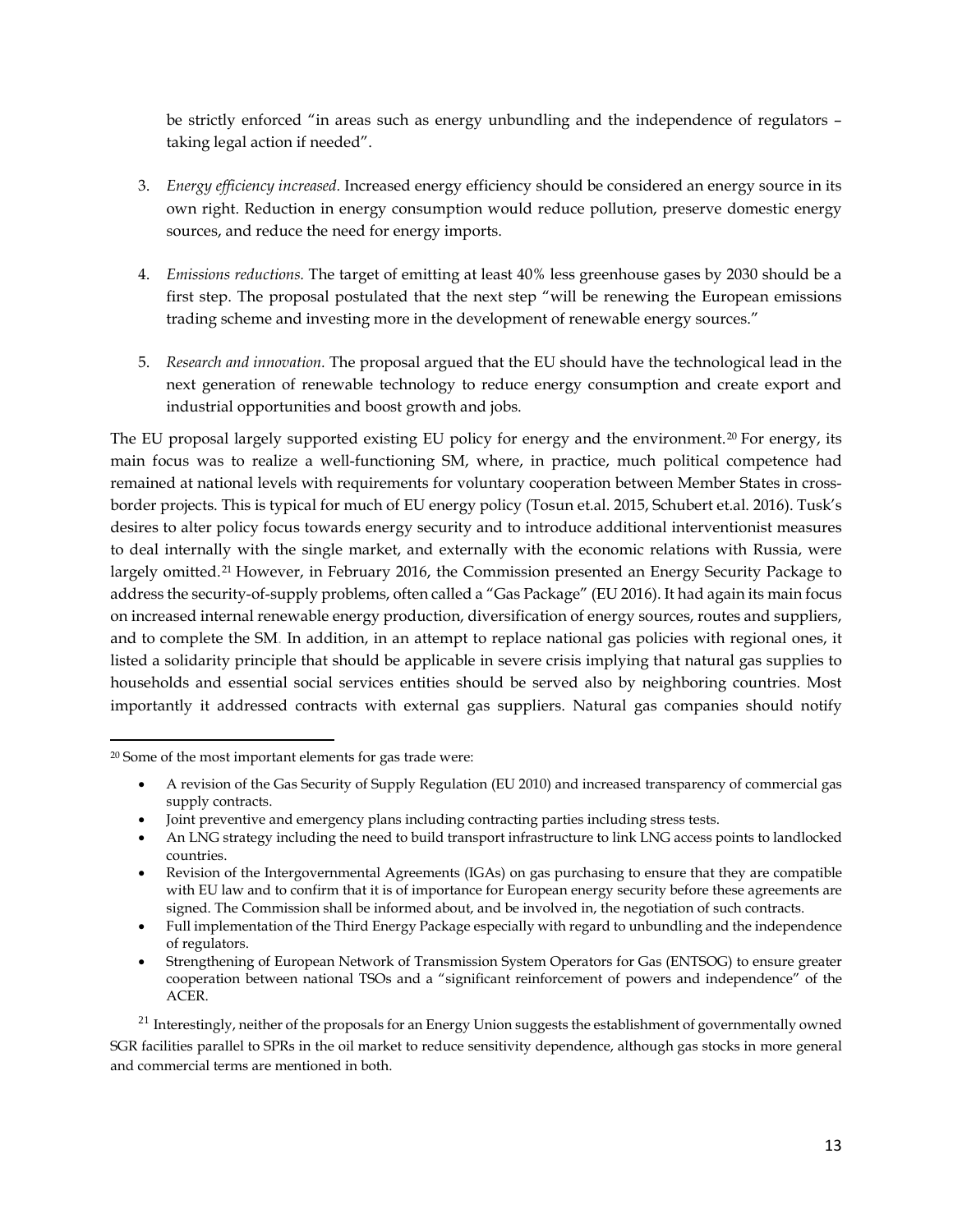member states and the Commission about contracts relevant to security-of-supply upon their conclusion or modification. Such contracts should be longer than one year and when more than 40% of the gas consumption is in the hands of a single third country supplier.[22](#page-13-0) The Commission and national authorities may demand to scrutinize contracts if they deem it necessary for security-of-supply concerns. The Inter-Governmental Agreements (IGAs) system should empower the EU Commission to ensure future IGAs' compliance with EU law and to review ex-ante intergovernmental agreements to be signed with non-EU countries. The IGA Decisions should extend its scope to non-legally binding instruments for the assessment. The decarburization of the heating and cooling sector was also a priority. More LNG and natural gas storage should enhance economic incentives to cooperate with international partners for construction of new liquefaction facilities and regional infrastructure as alterative to pipeline imports. The securitization of member states energy situations should be met by more natural gas pipeline interconnections and crossborder interconnections. A large list of key energy infrastructure projects as Projects of Common Interest (PCI) was made, and an Energy Infrastructure Forum (EIF) to discuss progress on pipelines and electricity interconnectors was proposed. In promoting new gas pipelines and LNG terminals, the EU Commission should establish a Connecting Europe Facility (CEF)<sup>[23](#page-13-1)</sup> and a European Fund for Strategic Investment (EFSI) [24](#page-13-2) to bridge the investment gap in private-public financial solutions. In these arrangements gas infrastructure must compete with infrastructural projects in other sectors. As their funding is only vaguely addressed, both are so far "in the air" for realization.

# **EU fragmentation and a common energy policy**

The EU strategy for increased import of LNG from a variety of sources, building of more storage and pipeline infrastructure, and for growth in renewable energy production is coherent with both Western and Eastern EU energy policy. All steps taken to diversify energy purchase will help energy security problems of the CEEC. Insights by the Commission and member states on contracts with foreign countries and suppliers considered important to security are expanding SM policy into external relations and will be supplements to the ongoing legal conflicts between the EU and Russia. However, challenges remain as to whether the EU system, and member states in the East and the West will be able to agree and *de facto* implement policies to reach internal and external goals. In the EU, common principles set are usually implemented in a non-politicized regulatory progress and the convergence pressure and policy harmonization thought to follow on MS does not always lead to the same policy. Often, EU rules and regulations become part of national legislation only after long lead-times, they may be translated, interpreted and implemented in different national manners, and compensatory policies may be introduced when national interests diverge with the common policy goals set. There are more reasons for this fragmentation.

<span id="page-13-0"></span><sup>&</sup>lt;sup>22</sup> Existing contracts should not be affected by the new rules.

<span id="page-13-1"></span><sup>&</sup>lt;sup>23</sup> The CEF was launched in September 2014 and will use 50 billion euros of the EU budget to boost transport, energy, and digital cross border network, which, at the same time, will release additional public and private co-financing. The EU contribution will be made in the form of grants, making the co-financing rate between 20% and 85% of a given project (EU 2013).

<span id="page-13-2"></span><sup>&</sup>lt;sup>24</sup> The EFSI was launched in January 2015 and should guarantee the mobilization of investments in credible pipeline projects (Gimdal, 2015: 6, EU 2015b).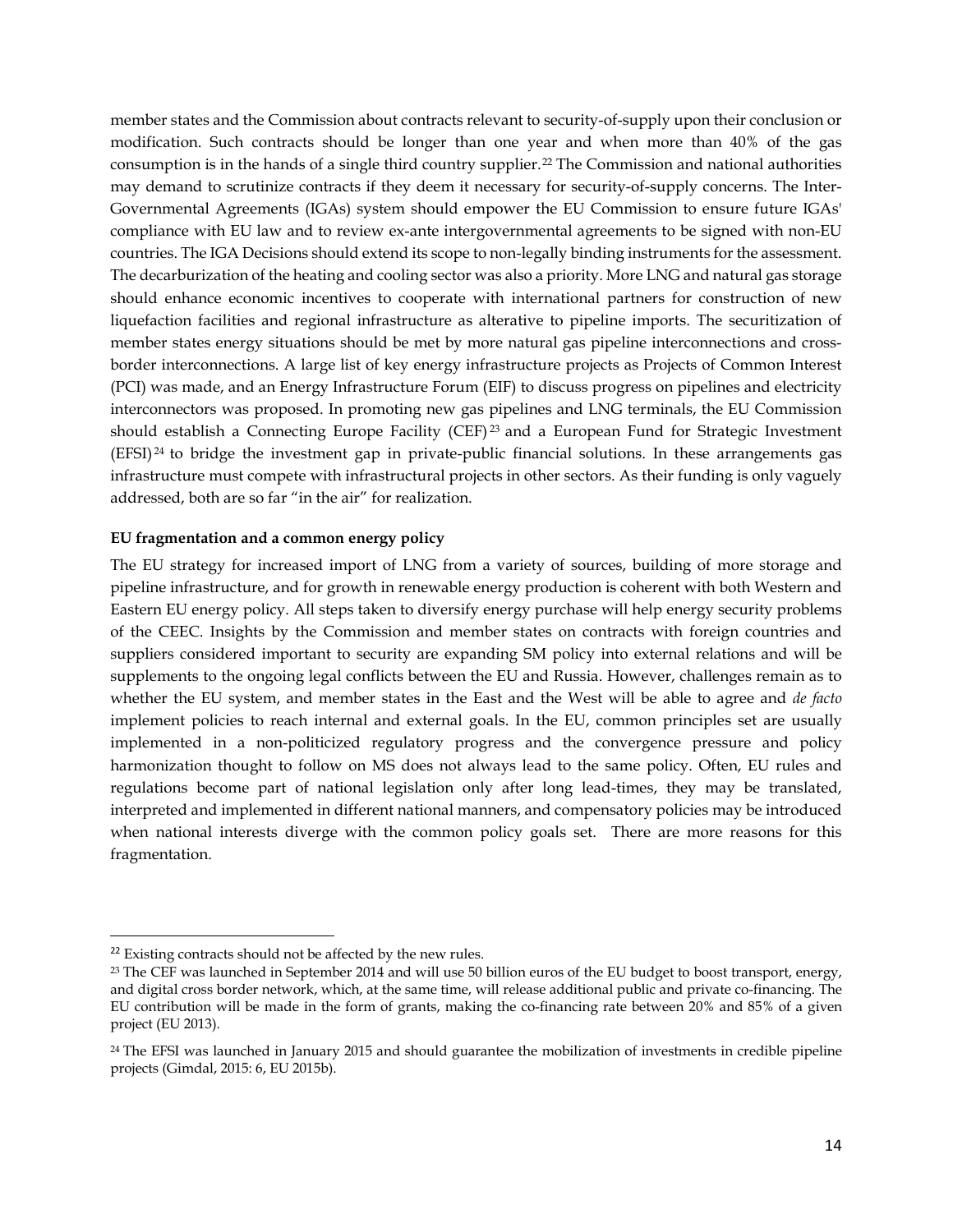First, there are heterogeneous preferences about what the EU is and normatively should be. Different perspectives in regional integration theories largely identify them [25](#page-14-0) The CEEC tend to support a supranational and shared EU responsibility to strengthen positions in relation to Russia when energy security is concerned, as in many other security matters, while many Western European countries consider themselves to be better off maintaining policy at the national level. For example, in the West, the UK has spoken out against coal production and simultaneously for the right to develop nuclear power, shale gas, and renewable energy, in line with the UK's own energy policy. Furthermore, borders in the EU are not Europeanized. As Jean-Michel Glachant argued in the Energy Post 24.2.15: "When Spain wants to interconnect with Morocco and negotiates tariffs, investments, rules of access etc., they are doing EU external energy policy but they do it on a national basis. It's the case everywhere in EU." Without more EU power (federalism) in the sector and following institutional change and strengthening the EU also financially, it is difficult to fully realize a common EU energy policy. Glachant notes that "current institutions and policies are unsuited to deliver an energy system transformation". Hence, if challenges now are as big as Europe had in the 1950s when creating the Coal and Steel Union, as van Rompuy argued, it can only with greatest difficulties be handled with the Commission's existing organization, power and market tools. Due to the mainly confederative structure of the EU and diverging national energy situations, political positions and interests, important policy areas may *de facto* remain at national levels, making it more difficult to reach goals considered important for the EU as a whole. The heterogeneous preferences and perceptions on common objectives concerning competitiveness, supply security, and environmental sustainability make a one-policy-for-all difficult (Pointvogl 2009). [26](#page-14-1)

Second, market maturity in the East and in the West but also within the West, differ. As van der Linde et.al (2006:47) points out; the effects of "a straightforward liberalization process can distort necessary evolutionary processes as maturation takes place." Where the market is still underdeveloped huge investments are necessary and it is a commercial and political desire to secure long-term bindings in contrast to what a free market should look like. Where markets have matured and are more flexible and integrated (mostly in the West), the Transmission System Operators (TSOs) may act more as transporters than as merchants, as expected in a liberalized market. The problem for land-locked CEEC is that they do not have alternative supplies, being Russian gas through other countries, as LNG or gas from other suppliers. These countries need pipelines able to transit gas in sufficient amounts through other countries or other means to make demand more elastic (flexible) such as alternative energy input in power plants etc. Without sufficient infrastructure and flexibility to trade gas between more market participants, it is difficult

 $\ddot{\phantom{a}}$ 

<span id="page-14-0"></span><sup>25</sup> In these theories, neo-functionalists generally support the idea and vision of maximizing the benefits for the EU as an entity and expect the integration of individual sectors to lead to spill-over effects to other sectors which further the process of integration. The "Community method" of policy-making through bargaining and consensus building has been predicated upon the behavior of an entrepreneurial Commission, and the expectation that participants agree to reach common goals. A constructivist view supports such an approach by anticipating a convergence of identities and preferences as cooperation evolves. However, every country, company, or citizen may not necessarily be concerned about what is best for the EU as a whole, and may instead choose what is best for themselves. An inter-governmentalist perspective treats states and national governments as the primary actors in the integration process. It considers the Community method to be a refinement of intergovernmental diplomacy, rather than offering excessive power to supranational EU institutions. An institutionalist perspective supports this view, mostly due to the resilience of incumbent domestic institutions (and companies). See, for example, Cini and Perez-Solórzano Borragan 2010:69.

<span id="page-14-1"></span> $26$  The fragmentation is also a concern in relation to EU gas companies. Rawi Abdelal (2013:423) suggests that firms rather than countries are in the center of East-West energy trade and these seek sociological conventions on the way on their own rather than following political decisions on national or EU levels.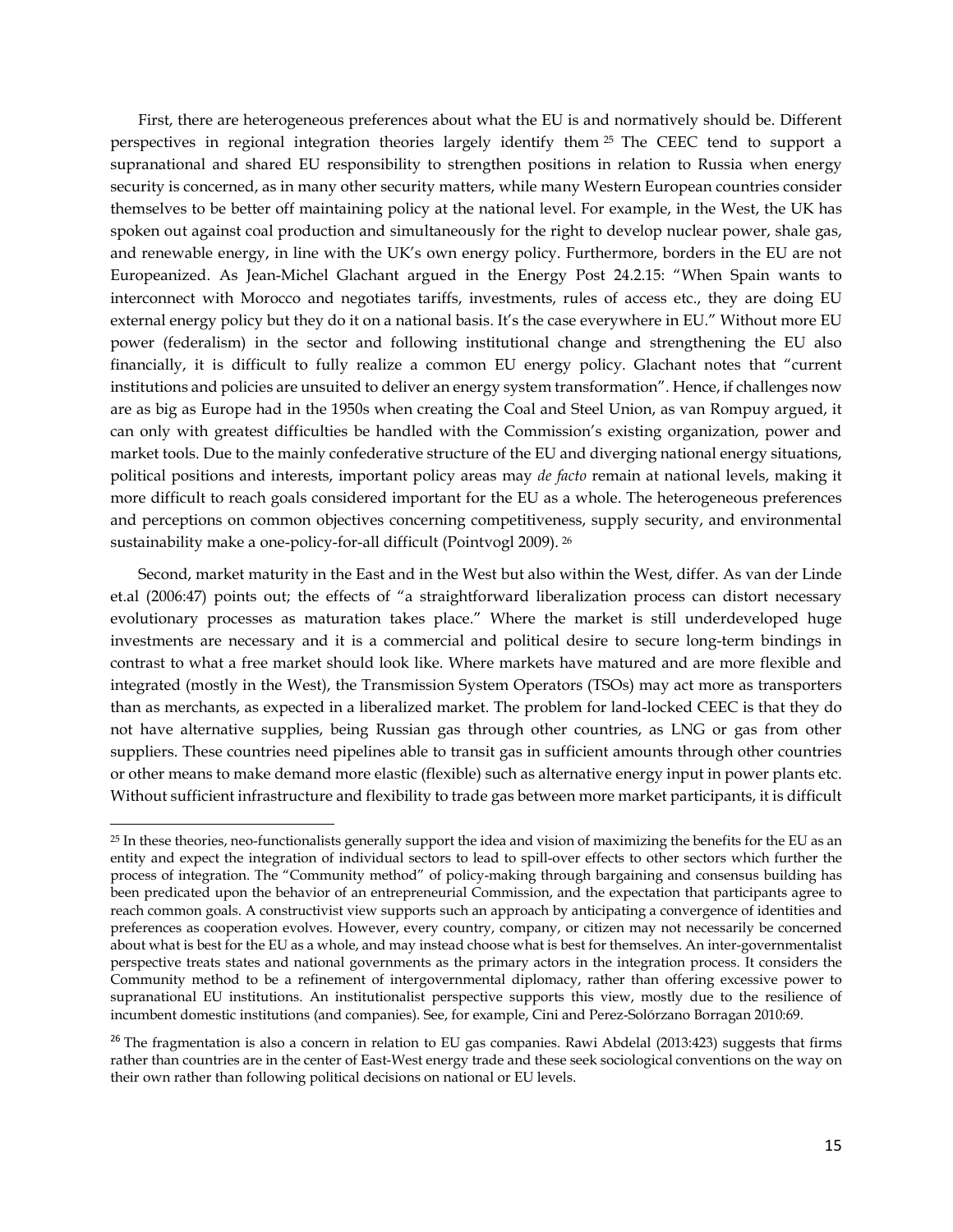to create a real liberalized market across the whole EU. Transnational interconnectors needed are not profitable from a business perspective, and will not be realized without some sort and degree of public intervention and support.

Third, economic developments differ between East and West and contribute in creating different preferences in the field of the environment and climate change. Although natural gas is the cleanest of the fossil fuels and is considered preferential to coal and oil, an increase in gas consumption conflicts with the environmental goal of reducing global warming unless emissions are restrained.<sup>[27](#page-15-0)</sup> Tusk's proposal of increased usage of domestic produced energy, including fossil fuels was meant to value improved energy security higher than the environmental problems more fossil fuel production and consumption might create. It is a direct consequence of Tusk's attempt to switch the focus of SM policy towards a priority on energy security. However it is in direct conflict with environmental and climate goals of the richer Western EU countries. If Tusk's proposal had been confined to increased production of renewable energy sources it would have merged with the EU proposal on the issue. However, more renewables would require considerable national, EU, or other support and financing, such as for the Energiwende<sup>[28](#page-15-1)</sup> in Germany which involved substantial amounts of German public finances. For many of the relatively poorer countries in the CEEC this is difficult until renewables become cheaper to produce. Hence, production of more fossil fuels will not be supported by (Western) EU policy. Fossil energy will nevertheless most likely continue to be produced across the EU and especially in the East, and even increased where possible, independent of the lack of EU support.

Forth, Eastern and Western European relations to Russia in general and for Russian gas in particular are formed in a somewhat different sum of hard and soft forces, interests, path-dependent relationships and constraints. Also perception of which policy may work and not work in the relationship differ. Tusk's proposal of jointly negotiated gas contracts (a single buyer) based its logic on meeting Russia's gas sales monopoly with a purchasing monopoly (a monopsony). However, this marks a break with EU's fundamental liberal idea of an internal market with competition, and free movement of goods and services as a premise. In a market context it is also complicated in terms of how providers other than Russia should be handled, such as Norway, Algeria, and LNG exporters. Furthermore, it is uncertain what impact a pooling of purchasing power would have on Russia's market power as long as gas demand is sustained, a country has no access to alternatives and is asymmetrically dependent in favor of Russia. One cannot counteract power with if one has no power. The EU suggested rather a voluntary demand aggregation mechanism for joint gas purchasing when a member state is dependent on a single supplier compliant with

<span id="page-15-0"></span> $27$  Natural gas is together with nuclear energy the cleanest non-renewable sources. After the Fukushima accident in 2011, several EU countries reviewed their nuclear policies with a stronger focus on natural gas. In the US, President Obama's proposals and the U.S. Greenhouse Gas (GHG) emissions reduction plan was predominantly based on shifting from coal to natural gas (The White House 2015). An optimal energy mix focused on energy security must balance the proportion of renewables and non-renewables in its portfolio. On the non-renewables side, natural gas is the best solution available among the fossil fuels.

<span id="page-15-1"></span> $28$  The German Energiwende is changing the German energy situation to become dominated by renewable energy, energy efficiency, and sustainable development. Its final goal is the abolition of coal and other non-renewable energy sources by 2050. Important aspects include 80-95% greenhouse gas reductions, 60% share of renewables, broadly defined as hydro, solar, and wind power, and 50% improvement in energy efficiency. Germany's share of renewables has already increased from around 5% in 1999 to 22.9% in 2012, surpassing the OECD average of 18% usage of renewables.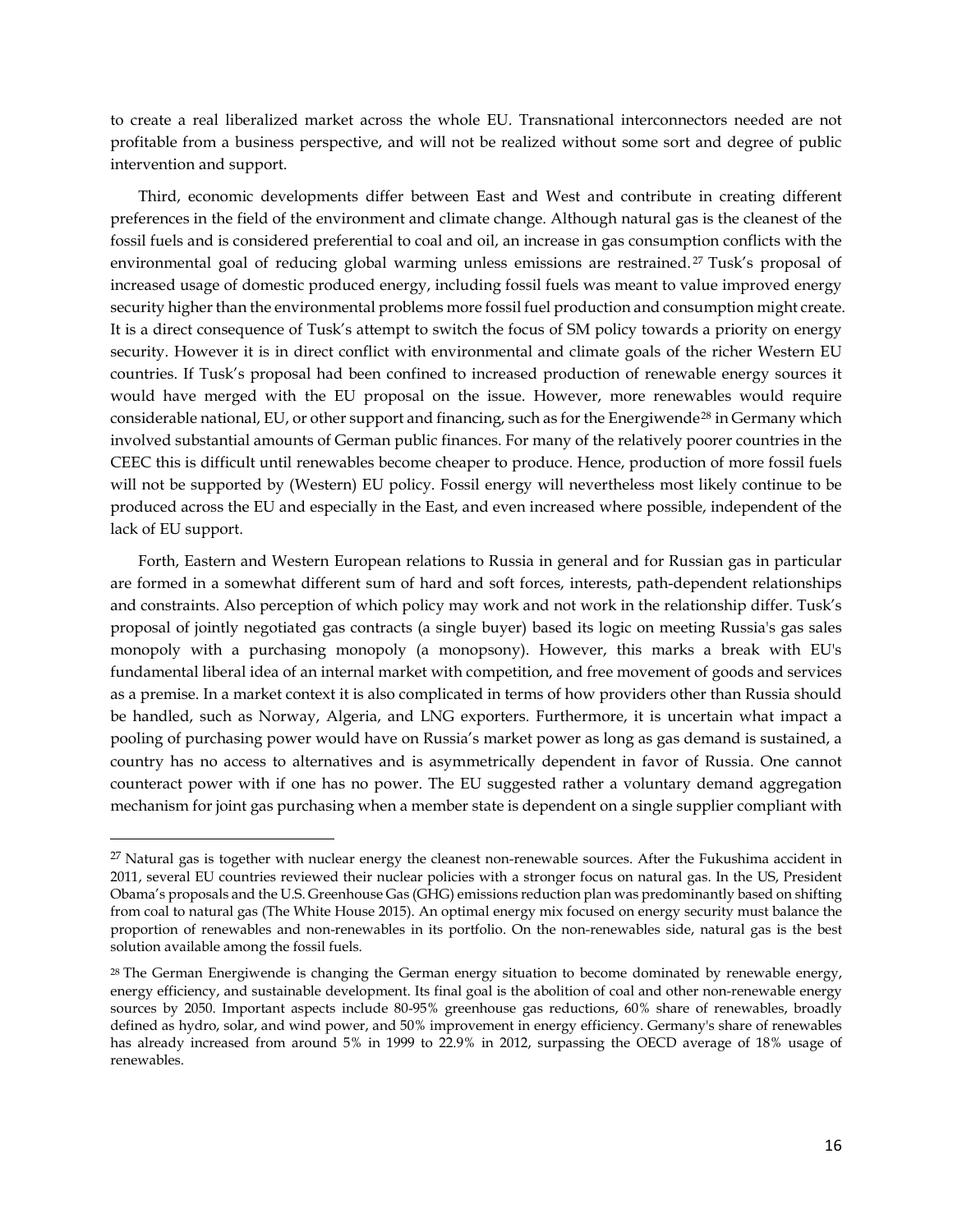WTO and EU competition rules and intended to lead to a greater degree of harmonization of terms and prices, and more transparency. The later Gas Package advised more concretely that the Commission should have direct oversight on contracts with foreign countries and suppliers relevant for security-of-gas-supply. These elements in the Gas Package represent steps to meet Gazprom's power and appears as more relevant in the context, albeit also with a more modest level of ambition, as compared to the single buyer idea, reflecting a somewhat different way of understanding markets in the East and the West.[29](#page-16-0)

Fifth, the financing of extended infrastructure and better inter-connectedness is based on the premise of a financially strong EU (the EU is not a financial union), a greater degree of supranationality, and more extensive use of the "Community Method". Boersma (2015) argues that "the novelties in this policy package in terms of stimulating investments in gas infrastructure are at this point not that impressive." To find the right public-private combination in infrastructural investments will be a most important step both for energy security, as an insurance premium against the effects of a crisis, and for the economic benefits of the completion of the SM in energy that would mitigate, albeit not solve, the energy security problems in the CEEC. Economies of scale and legislation have historically made gas companies in both the East and West, as well as in gas exporting countries, (natural) monopolies.  $30$  The huge capital costs, large volumes necessary and long pay-back time make investments not profitable for private investors in many of the projects between and to CEEC. Some sort of public co-funding is needed for unprofitable infrastructural cross-border projects that have a net social surplus when supply security and other non-business considerations are taken into account. To access private sector capital, cross-border regulation and projectdesign needs to be stable and sufficiently standardised, and, if still not attractive, public money, whether national or EU, must make up the difference beyond what is suggested through the EIF and the EFSI. It is unclear how transportation tariffs in such projects can be set to determine how much revenues can be expected to be taken from customers in the future. Even with a mature market and suitable related policy packages, regulatory complexity contributes to gaming, and parties' interests and power. Hence, there may be a need for changes in the functionality of the EU system to achieve infrastructural goals. With insufficient economic support from the EU or other financial solutions to build cross-border infrastructure, and proper regulation, the SM for energy may be a reality much later in the CEEC than in Western Europe, with its security-of-supply problems remaining.

# **Conclusions**

 $\overline{a}$ 

The securitization of energy supply in Eastern Europe heavily colored Donald Tusk's proposal for an Energy Union, much within a "regions and empires" approach and much based on the view of a realist, bilateral and rather conflictual approach in East-West energy affairs. The modified version proposed by the EU was heavily influenced by continued regulatory internal market measures, largely colored by a "markets and institutions" approach, with a primary goal of completing the SM for energy. Within these two main approaches, both sides appear to acknowledge that domestic and external market and political

<span id="page-16-0"></span><sup>29</sup> The EU has long before Tusk's proposal on a joint purchase mechanisms also seen it as beneficial that large companies in the energy sector maintain a strong position of purchasing power, even if excessive market power in certain regions results and can limit competition in the EU ( Finon and Locatelli 2007:24-28).

<span id="page-16-1"></span><sup>&</sup>lt;sup>30</sup> On the supply side, in both Russia, Norway and Algeria, national champions produced, transported and sold gas. After 1991, the EU acquis expanded to more, but not to all countries participating in the market (most importantly to Norway, but not to Russia and Algeria).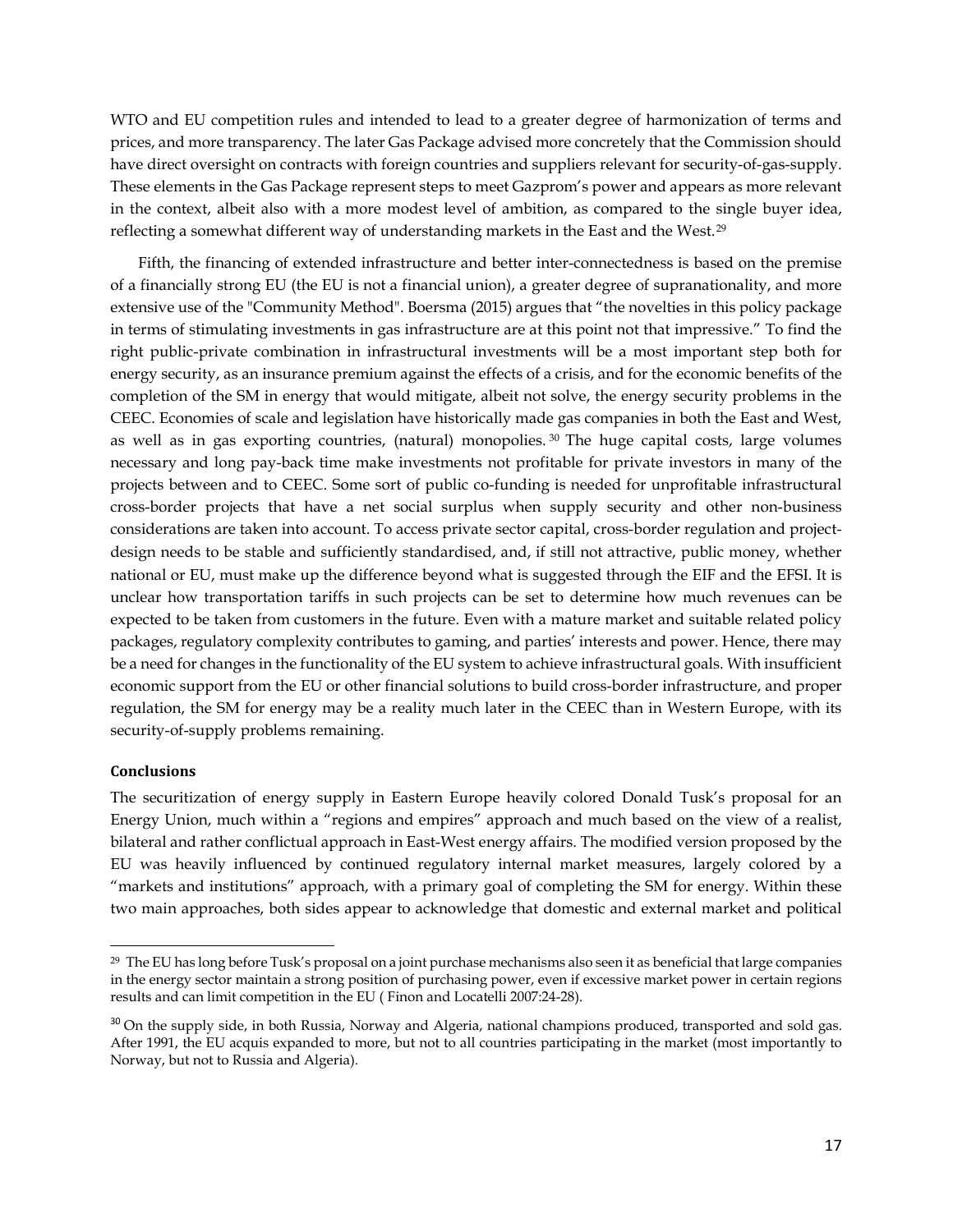situations together create the character and degree of sensitive and vulnerable import dependence. Tusk gave respect to the importance of "markets and institutions" in supporting the completion of the SM. The EU accepted in the Gas Package that energy security in relations to external suppliers must be helped by more measures than only internal rules and regulations. At the same time, the realization of both internal and external measures are constrained by EU political fragmentation, due different national situations and preferences about EU developments in general and energy situations in particular. The degree of merging of the views into a mutually accepted Energy Union depend on the scale and scope of this fragmentation and EU's ability to adapt.

The SM for energy may not be fully liberalized in the foreseeable future, but most importantly, become *more* liberal and flexible. The external supplier situation may become more competitive in the foreseeable future, but its negative effects on security-of-gas-supply cannot be fully neutralized. One reason is that, the Russian and EU political systems appear to remain unevenly matched. The EU largely wants to create a single energy market decoupled from the dependence on Russia and to repair for the lack of jurisdiction over the whole market through the ECT, various consultations, the Statement of Objections (SO)/court case against Gazprom, etc.<sup>[31](#page-17-0)</sup> Albeit internal and external measures are seen as complementary and necessary parts of a comprehensive approach to address energy security problems, the relationship between SM policy and foreign policy remains not well defined in EU energy policy. It is assumed that internal energy policy will have beneficial effects on the EU's foreign policy and that the extension of internal rules and regulations to create a foreign policy and external energy strategy in relation to Russia. Russian gas policy is mainly seen as a market failure by the EU. The Energy Union does not define EU geopolitical energy interests or how SM rules and regulation are at interplay with these interests. Legal power is important in the relationship, but the current court cases are basically a question of extension of EU internal rules and regulations and external dimensions of EU energy policy fall short to be part of the CFSP, nor does it include strategic partnerships with Russia or other suppliers (in the Middle East and North Africa). It does not consider energy policy as part of a broader degree of stability neither in MS nor in supplying nations. The single sector consumer oriented approach makes it difficult to help security-of-demand for suppliers which would help security-of-gas-supply from Russia and other more or less autocratic countries heavily dependent on revenues from the petroleum sector.<sup>[32](#page-17-1)</sup> The lack of a holistic internal and external policy is reflected in the relationship between environmental concerns, climate change, market efficiency and foreign and security policy objectives. Far and Youngs (2015) argue that the transition to a low carbon economy is meant to be a security against climate change. Tusk's proposal for an Energy Union valued improved energy security higher than the environmental problems more fossil fuel production and consumption

<span id="page-17-0"></span><sup>&</sup>lt;sup>31</sup> Truly, the soft power exercised by legal, quasi-legal, and institutional instruments as a force to promote Western interests is increasingly more important as alternatives and supplements to economic and military power in international affairs. Joseph Nye (2015) claims that soft power will be a main political instrument in addition to economic and military force in the interdependent world of the 21th century. Russia got a lot hard economic and military power in the 2000s, but has still only marginal soft power.

<span id="page-17-1"></span> $32$  Oil and natural gas differ as non-renewable resources from the renewables in that their supply is limited to a relatively few places in the world. In the EU, the non-renewable nature of natural gas is hardly mentioned. However, in a hypothetical free market extraction and purchase scenario for Russian gas, volatile and lower producer prices may hamper producer investments in large fields and infrastructural projects and in and by itself create a security of supply problem for the EU. Hence it is an industrial desire throughout the gas chain to maintain long term relationships and prices that secure investments in production and infrastructure for large portions of the volumes (albeit not all), which a completely liberalized and more volatile market may threaten.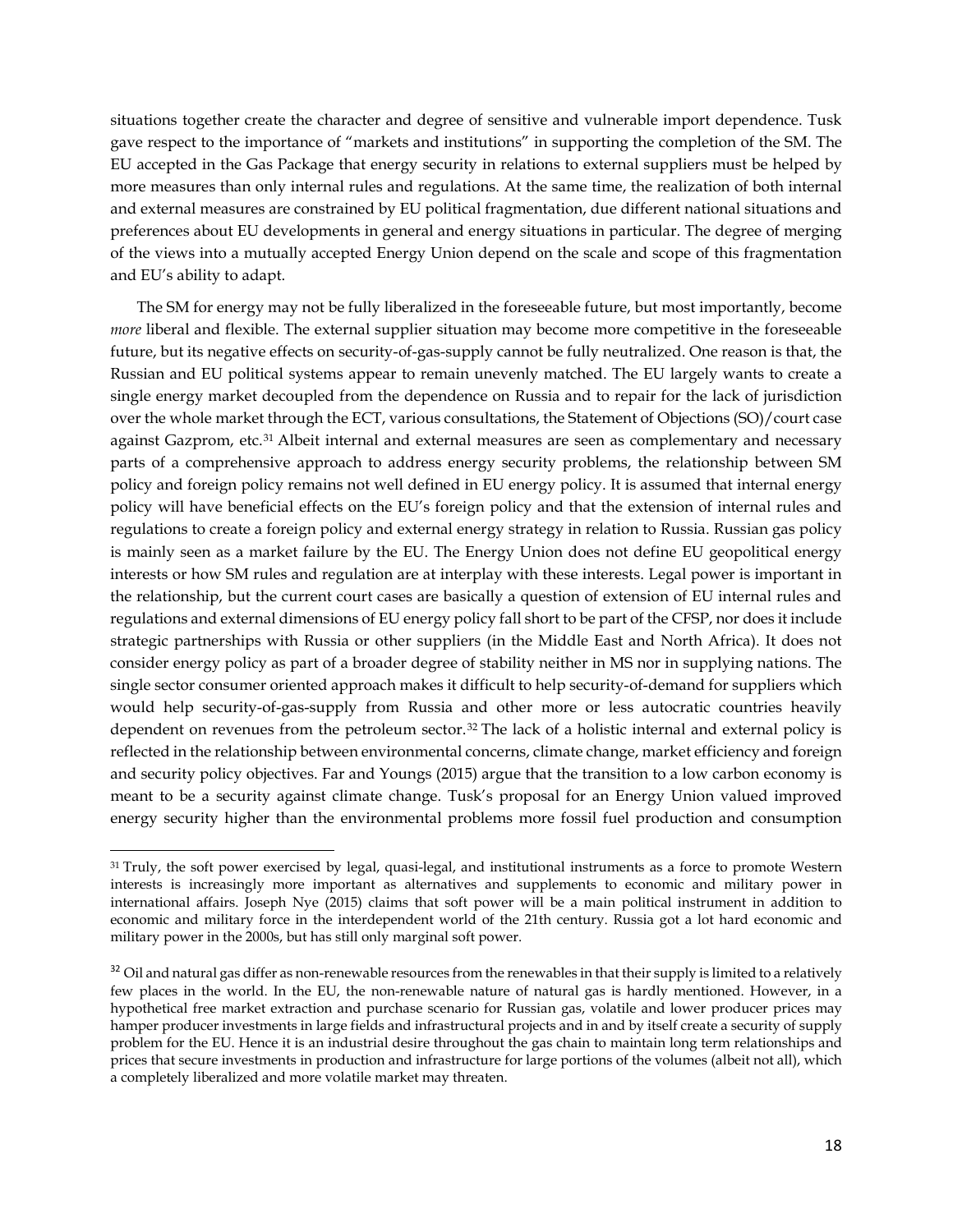might create. A forward-looking climate policy should be embedded in both internal policies and external actions with third countries at the regional, national and local levels.

Internationalization and global market integration, convergence of economic growth between the East and the West, increased LNG trade, new fossil supplies (such as shale oil and gas), energy efficiency measures, and more renewables, are gradually changing the character of the interdependence between EU economies, and in the longer run also between EU gas importers and Russia. The security-of-gas supply and security-of-gas demand issues will gradually group together, based on whether prices are too high or too low, degrees of price volatility as in the oil market, and regulatory schemes. However, for Eastern countries concerned, Russian energy power is still a threat both in terms of sensitivity and vulnerability dependence. The debate over the creation of an Energy Union may follow the "normal" path of EU integration conflicts. The Commission may compel Member States to agree on it as a principle and then develop a pragmatic and non-politicized regulatory progress for its implementation. Member states will resist the convergence pressures and policy harmonization may become more about formality than reality as often is the case within the EU. A greater similarity in political forms and processes does not always lead to the same degree of similarity in actual political content and, hence, to real political convergence (Austvik 2015:119). Buchanan & Keay (2015) argues that EU policy still falls short of a real Energy Union and "appears as much about preventing the EU's 28 governments from sliding further backwards into national policies as about forward leaps in the Europeanisation of energy policy." .. "The hole at the heart of the Energy Union – even as a reform process – is inadequate governance, and the Commission's reluctance to take a strong position in the face of Eurosceptic governments in member states like the UK and the CEEC". With the CEEC inside the EU, the EU is however also changing. With a stronger voice from the CEEC, an increased focus on energy security may be accepted also in Western countries with following political, financial and institutional change, especially if a new gas crisis should occur. For the Energy Union, additional and more realist oriented policies to improve access to alternative suppliers and better interconnectedness could bring the internal energy market closer to reality and mitigate, albeit not solve, the effects of a new gas crisis. Some countries may change their situations from being vulnerable to (only) sensitive in their import dependencies. It could hence contribute in making the Energy Union a unifying project merging the positions and interests of Eastern and Western Europe despite their different securityof-gas-supply concerns with Russian gas.

# **References**

Aalto, P. (ed.), 2007: *The EU-Russian Energy Dialogue*. Aldershot: Ashgate Publishing Group

Abdelal, R., 2013: "The profits of power: Commerce and realpolitik in Russia". *Review of International* 

*Political Economy*, 20:3 pp.421-456.

Adomatis N. & Sytas, A., 2014: *Lithuania wins cheaper Russian gas after LNG sabre rattling*. 8.5.2014. London: Reuters.

Austvik, O.G., 1987: "Political Gas Pricing Premiums: The Development in West Germany 1977-1985", *OPEC Review* no. 2. pp. 171-190.

Austvik, O. G., 2004: "Strategic Gas Reserves and EU Security-of-Supply". *Energy Studies Review,* Vol. 12, Issue 2, Art. 6, pp.192-207.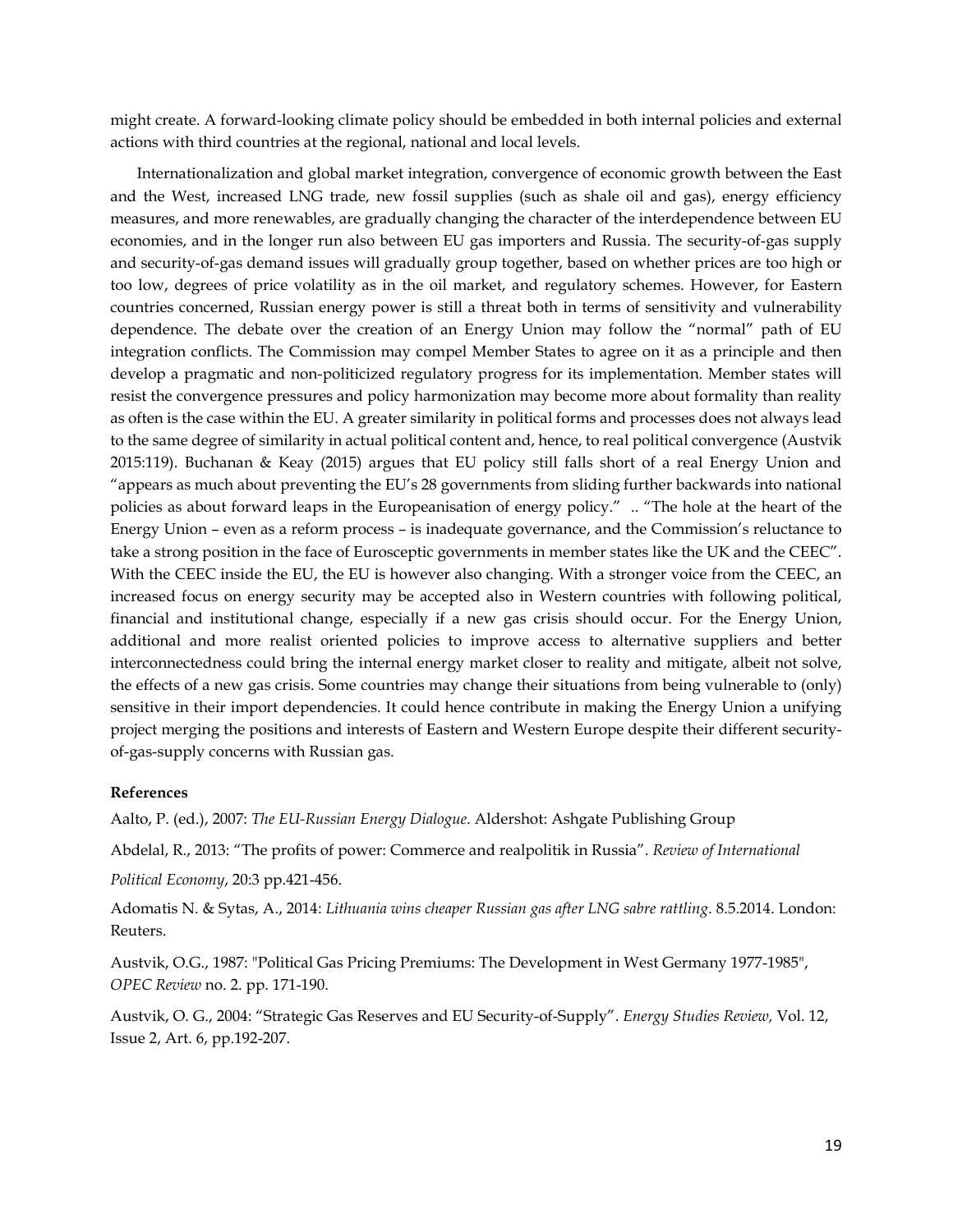Austvik, Ole Gunnar, 2009: "EU Natural Gas Market Liberalization and Long-Term Security-of-Supply and –Demand." In Ferman (ed): T*he Political Economy of Energy in Europe: Forces of Integration and Fragmentation*. Berlin: Berliner Wissenshafts Verlag GmbH. pp. 85-118.

Austvik, O.G., 2015: "Negotiating and Adapting Optimal Integration. Transnational Economic Integration and the Public Management Challenge." In Kim, Ashley and Lambright, eds: *Public Administration in the Context of Global Governance.* Cheltenham: Edward Elgar Publishing. pp. 116-137

Austvik, O.G. & Lembo, C., 2016: *International Law and EU-Russian Gas Relations*. Harvard Kennedy School M-RCBG Associate Working Paper no. 53.

Austvik, O.G. & Tsygankova, M, 2004: "Auf dem Weg zur Konvergenz? Norwegen und Rußland als Ölund Gasproduzenten", *Zeitschrift Osteuropa,* no 9-10, Deutsche Gesellschaft für Osteuropakunde pp.301- 317.

Belyi, A.V., 2009: *A Russian Perspective on the Energy Charter Treaty*, *ARI* 98/2009. Elcona: Roya Institute Elcano.

Berhidsky, L., 2015: "Europe Wrestles with the Gazprom Cronies", *Bloomberg View* 22.4.2015.

Boersma, T., 2015: *The challenge of completing the EU internal market for natural gas*. European Policy Analysis no. 27. Stockholm: Swedish Institute for European Policy Studies

Buchan, D. & Keay, M, 2016: *Europe's Long Energy Journey: Towards an Energy Union?* Oxford: Oxford University Press

Buzek, J., 2011: *Speech by Professor Jerzy Buzek President of the European Parliament 'European Energy Alliance: First Annual Congress*. 2.4.2011. Brussels: President of the European Parliament

Cini, M., & Borragan, N. P. S., 2010: *European Union Politics.* Oxford: Oxford University Press.

Cohen, S. 2006: "The breakup of the Soviet Union ended Russia's march to democracy." *The Guardian* 12.12.2006.

Closson, S., 2011: "A Comparative Analysis on Energy Subsidies in Soviet and Russian Policy." *Communist and Post-communist Studies* DOI: postcomstud: 10.1016 2011.10.009 pp. 1-14.

Correlje. A & van der Linde, C., 2006: "Energy Supply and Geopolitics: A European Perspective." *Energy Policy,* 34 (5). pp. 532-543.

Crisp, J., 2015: *Leaders broadly endorse 'Energy Union' plans, leave details to later*, EurActiv.com. 20.3.2015

Cronshaw, I., Marstrand, J., Pirovska, M., Simmons, D., & Wempe, J., 2008: *How to achieve workable competition in European gas markets?* Paris: International Energy Agency.

Demakova, E. & Godzimirski J.M, 2012: "Russian External Energy Strategy: Opportunities and Constraints". In: Kuzemko, Belyi, Goldthau and Keating (eds.): *Dynamics of Energy Governance in Europe and Russia*. Basingstoke: Palgrave Macmillan. pp 149-168.

EIA, US Energy Information Administration, 2015: *Russia: International energy data and analysis*. Washington DC: EIA.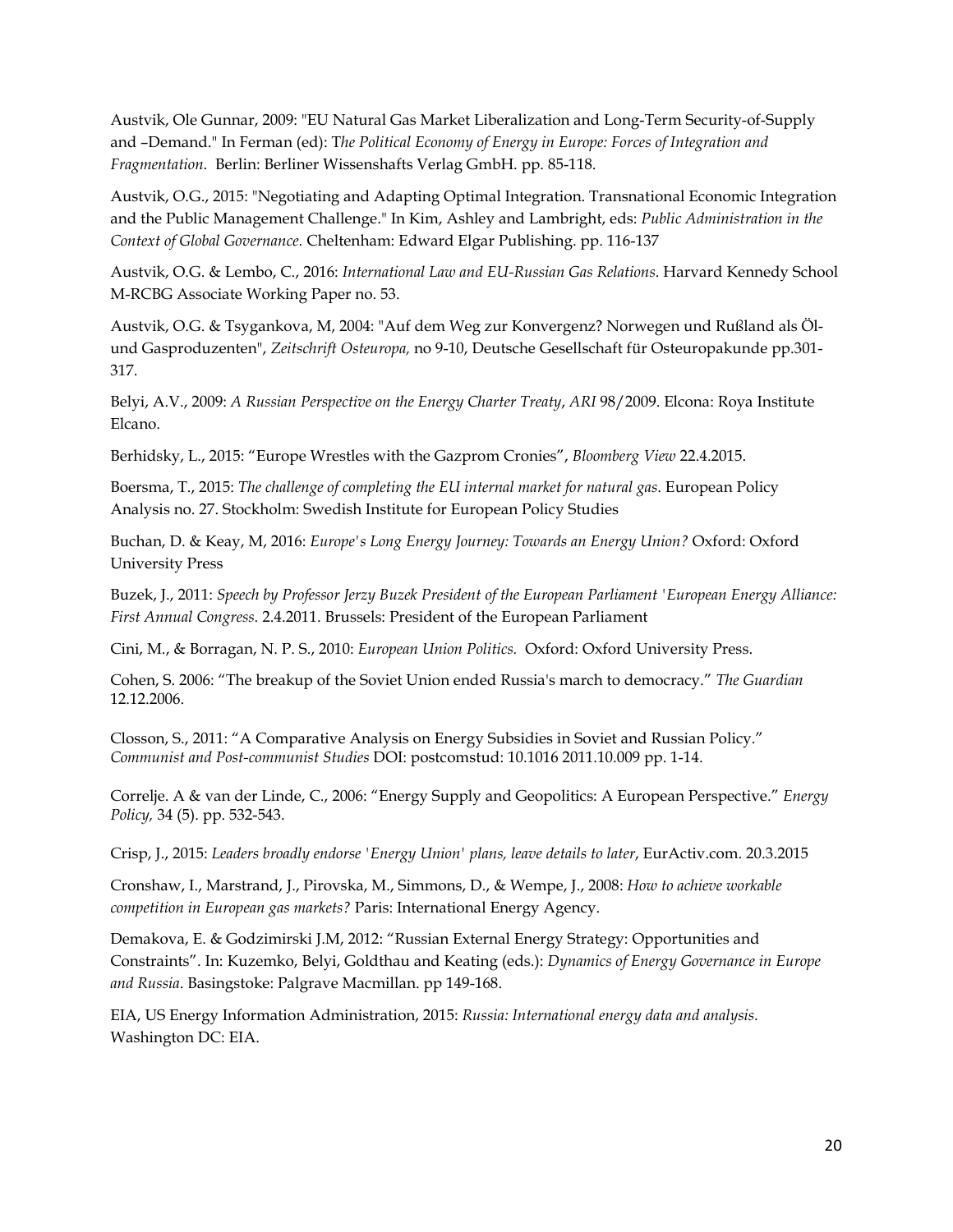Ericson, R.E., 2009: The Russian Economy in 2008: Testing the Market Economy, *Post-Soviet Affairs* 25:3 pp.209-231.

EU, European Union, 2009: *Directive 2009/73/EC of the European Parliament and of the Council of 13 July 2009 concerning common rules for the internal market in natural gas and repealing Directive 2003/55/EC (OJ L 211*, 14.8.2009. Brussels: European Commission.

EU, European Union, 2010: *Regulation (EU) No 994/2010 of the European Parliament and the Council of 20 October 2010 concerning measures to safeguard security of gas supply and repealing Council Directive 2004/67/EC*. Brussels: European Parliament.

EU, European Union, 2013: *Regulation (EU) No 1316/2013 of the European Parliament and of the Council of 11 December 2013 establishing the Connecting Europe Facility, amending Regulation (EU) No 913/2010 and repealing Regulations (EC) No 680/2007 and (EC) No 67/2010*. Brussels: European Parliament.

EU, European Union, 2014: *European Energy Security Strategy {SWD(2014) 330 final.* Date: 28.5.2014. Brussels: European Commission.

EU, European Union, 2015a: *Brussels, 25.2.2015 (COM, 2015) 80 final Energy Union Package; A Framework Strategy for a Resilient Energy Union with a Forward-Looking Climate Change Policy*. Brussels: European Commission.

EU, European Union, 2015b: *The European Fund for Strategic Investment: Questions and Answers (EFSI).* Press release 13.1.2015. Brussels: European Commission

EU, European Union, 2015c: *Energy: Market Legislation*. Brussels: European Commission

EU, European Union, 2016: *Towards Energy Union: The Commission presents sustainable energy security package.* Press release 16.02.2016. Brussels: European Commission.

Far, S., & Youngs, R., 2015: *Energy Union and EU global strategy: The undefined link*. SIEP report No. 5. Stockholm: The Swedish Institute for European Policy

Finon, D. & Locatelli, C., 2007: "Russian and European gas interdependence. Can market forces balance out geopolitics?" *Energy Policy* 36.1 pp.423-442.

Finon, D., 2007: 'Russia and the 'Gas-OPEC': Real or Perceived Threat? *Russie Nei. Visions*, (24).

Gazprom, 2015: *Gas purchases strategy*. Moscow: Gazprom.

Gimdal, G., 2015: *Cornerstone of the Commission's Investment Plan – European Fund for Strategic Investments (EFSI).* European Parliamentary Research Service*,* Briefing, PE 559.508.

Glachant, J.M, 2015: "To get an Energy Union, you need new institutions", Interview, 24.2.2015. Amsterdam: Energy Post

Goldthau, A., & Sitter, N., 2015: *A Liberal Actor in a Realist World: The European Union Regulatory State and* 

*the Global Political Economy of Energy.* Oxford: Oxford University Press.

Gustafson, T., 1985: *Soviet Negotiating Strategy. The East-West Gas Pipeline Deal 1980-84*. Rand Publication Series R-3220-FF. Santa Monica CA: Rand Corporation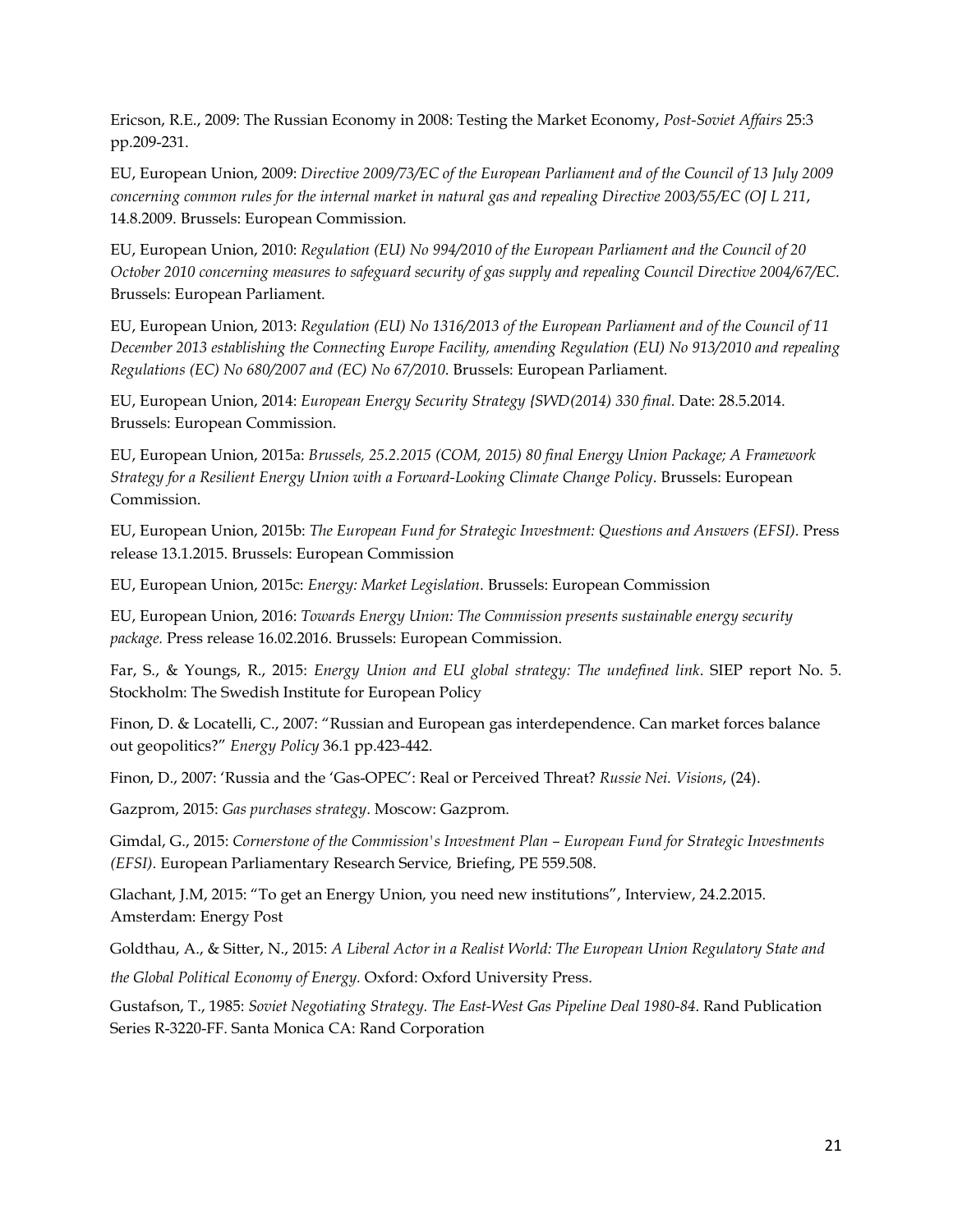Harsem, Ø. & Claes, D.H. 2012: "The interdependence of European–Russian energy relations". *Energy* 

*Policy* 59: pp. 784-791.

Hogan W.H. & Mossavar-Rahmani B., 1987. *Energy Security Revisited.* Harvard International Energy Studies no. 2. Energy and Environmental Policy Center, John F. Kennedy School of Government, Harvard University.

Högselius, P., 2013: *Red Gas: Russia and the Origins of European Energy Dependence*. Basingstoke: Palgrave Macmillan.

Högselius, P., Hommels, A., Kaijser, A. and van der Vleuten, E. (eds), 2013: The Making of Europe's Critical Infrastructure: Common Connections and Shared Vulnerabilities. Basingstoke: Palgrave Macmillan.

IEA, the International Energy Agency, 2014 *Russia 2014: Energy Policies beyond IEA Countries.* Paris: IEA.

Jakubowski, P., Miland, R. & Wozniak C., 2011: *Energy Supply Crisis Management Mechanisms: A Study on Existing and Proposed Solutions*. Brussels: New Direction: The Foundation for European Forum.

Jentleson, B., 1986: *Pipeline Politics; the Complex Political Economy of East-West Energy Trade*. Itacha NY: Cornell University Press

Keohane, R.O. & Nye J.S., 1977: Power and Interdependence; World Politics in Transition. Boston: Little & Brown.

Kremlin.ru, 2010: *Joint News Conference with President of Ukraine Viktor Yanukovych over the Kharkov agreement*, 21.4.2010. Moscow: kremlin.ru.

Leonard, M. & Popescu, N., 2007: *A power audit of EU-Russia relations* (Vol. 9). London: European Council on Foreign Relations.

Linde Van Der E, C., Correlje, A., De Jong J. & Toenjes, C., 2006: *The paradigm change in international natural gas markets and the impact on regulation*. The Netherlands: Clingendael International Energy Programme, Den Haag.

Mercouris, A., 2015: "EU's Anti-Trust Charges Against Gazprom Are Really About Greece" *Russia Insider*, April 23, 2015

Mulle-Kraenner, S., 2008: *Energy security: re-measuring the world*. London: Earthscan.

Newham Randall, 2011: "Oil, carrots, and sticks. Russia's energy resources as a foreign policy tool", *Journal of Eurasian studies*. Vol. 2, No. 2 (2011), pp. 134-143.

Nye, J. S., Jr., 2015: *Is the American Century Over?* Cambridge UK: Polity Press.

Pointvogl, A., 2009: "Perceptions, realities, concession—what is driving the integration of European energy policies?" *Energy Policy* 37.12 pp.5704-5716.

Putin, V, 2014: *Putin to West: Stop turning world into 'global barracks,' dictating rules to others*. Interview and quote 1.7.2014. Moscow: RT.COM.

Pirani, S., Stern, J.P., & Yafimava K., 2009: *The Russo-Ukrainian gas dispute of January 2009: a comprehensive assessment*. Oxford: Oxford Institute for Energy Studies